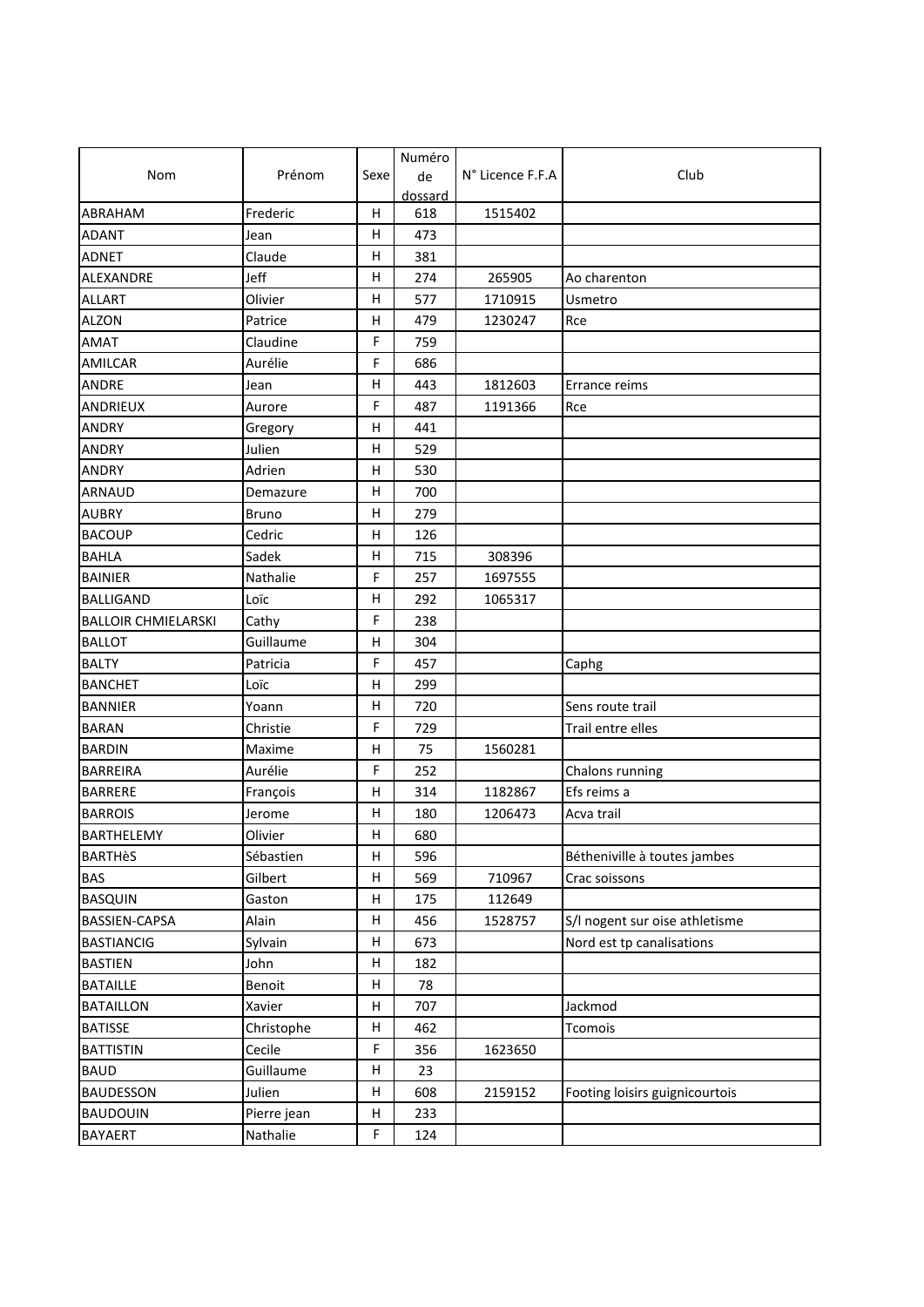| <b>BAYNAT</b>     | Gregory       | H            | 711 | 1380525 |                               |
|-------------------|---------------|--------------|-----|---------|-------------------------------|
| <b>BAZELAIRE</b>  | Philippe      | н            | 497 |         |                               |
| <b>BAZILE</b>     | Antoine       | н            | 413 |         |                               |
| <b>BEAUX</b>      | Frédéric      | н            | 659 |         | Les fondus sézannais          |
| <b>BECART</b>     | Arnaud        | H            | 74  | 2088069 |                               |
| <b>BéGHIN</b>     | Gregg         | H            | 125 |         |                               |
| <b>BEGYN</b>      | Julien        | н            | 34  |         | <b>EA Creil</b>               |
| <b>BELOTTI</b>    | Benjamin      | H            | 766 |         |                               |
| <b>BEN MOUSSA</b> | Nadia         | F            | 624 |         |                               |
| <b>BEN MOUSSA</b> | Rachid        | н            | 625 |         |                               |
| <b>BENARD</b>     | Valentin      | н            | 114 | 2035519 | Pays de nemours running trail |
| <b>BENOIST</b>    | Quentin       | н            | 351 | 1388713 |                               |
| <b>BENOIT</b>     | Cedric        | н            | 400 | 1863958 |                               |
| <b>BERGER</b>     | Pascal        | н            | 647 |         | Les gazelles de vineuil (36)  |
| <b>BERKIA</b>     | Emmanuelle    | F            | 318 | 2073653 | Efs reims a                   |
| <b>BERNE</b>      | Yannick       | Н            | 265 | 1862692 |                               |
| <b>BERNE</b>      | Karine        | F            | 266 | 1862691 |                               |
| <b>BERTHIER</b>   | Emilie        | F            | 153 | 2163495 |                               |
| <b>BERTHUIT</b>   | Vincent       | н            | 418 |         | Reims triathlon               |
| <b>BERTIN</b>     | Sylvie        | F            | 520 |         | Racing club dormans           |
| <b>BERTRAND</b>   | Frederic      | н            | 244 | 2143505 |                               |
| <b>BESCONT</b>    | Nicolas       | н            | 546 |         |                               |
| <b>BESNAULT</b>   | Jean-paul     | н            | 669 | 1762453 | Asg gauchy                    |
| <b>BESSON</b>     | Pascaline     | F            | 158 |         | Asptt reims cap 51            |
| <b>BESSON</b>     | Gerard        | н            | 191 | 1215373 | 4c                            |
| <b>BESSON</b>     | Romaric       | H            | 192 |         |                               |
| <b>BEVE</b>       | Sébastien     | н            | 179 | 724424  | Acva trail                    |
| <b>BIDEAU</b>     | Steveen       | H            | 135 |         | Faurecia                      |
| <b>BIGEARD</b>    | David         | H            | 71  |         |                               |
| <b>BIGOT</b>      | Johann        | н            | 605 | 2068252 |                               |
| <b>BIGOT</b>      | Grégoire      | н            | 639 |         |                               |
| BILLAUDELLE       | Sandy         | F            | 168 |         | Spirit of run                 |
| <b>BILLOT</b>     | Mickael       | $\mathsf{H}$ | 396 | T311277 |                               |
| <b>BINLICH</b>    | Jean-manuel   | H            | 712 |         |                               |
| <b>BINON</b>      | Eric          | н            | 95  |         |                               |
| <b>BISCHOFF</b>   | Freddy        | H            | 435 | 1724219 | Efs reims a                   |
| <b>BIZALION</b>   | Louis         | H            | 72  |         | Los renegados                 |
| <b>BLAIX</b>      | Clemence      | F            | 599 | 186134  | As agnetz athlestisme         |
| <b>BLANC</b>      | Jean baptiste | н            | 162 |         |                               |
| <b>BLARY</b>      | Karine        | F            | 193 | 2043232 |                               |
| <b>BLOK</b>       | Vincent       | н            | 373 |         |                               |
| <b>BLONDEEL</b>   | Marie         | F            | 172 | 1180767 |                               |
| <b>BLONDIN</b>    | Lionel        | н            | 588 |         | Camn villeurbanne             |
| <b>BLOT</b>       | Anne-flore    | F            | 636 | 1052004 | Gauchy                        |
| <b>BLUM</b>       | Pascal        | н            | 344 | 1250764 | A.c ay                        |
| <b>BOCAHU</b>     | Lucile        | F            | 129 | 1766987 | A.c ay                        |
| <b>BOCQUET</b>    | Alexandre     | H            | 360 |         |                               |
|                   |               |              |     |         |                               |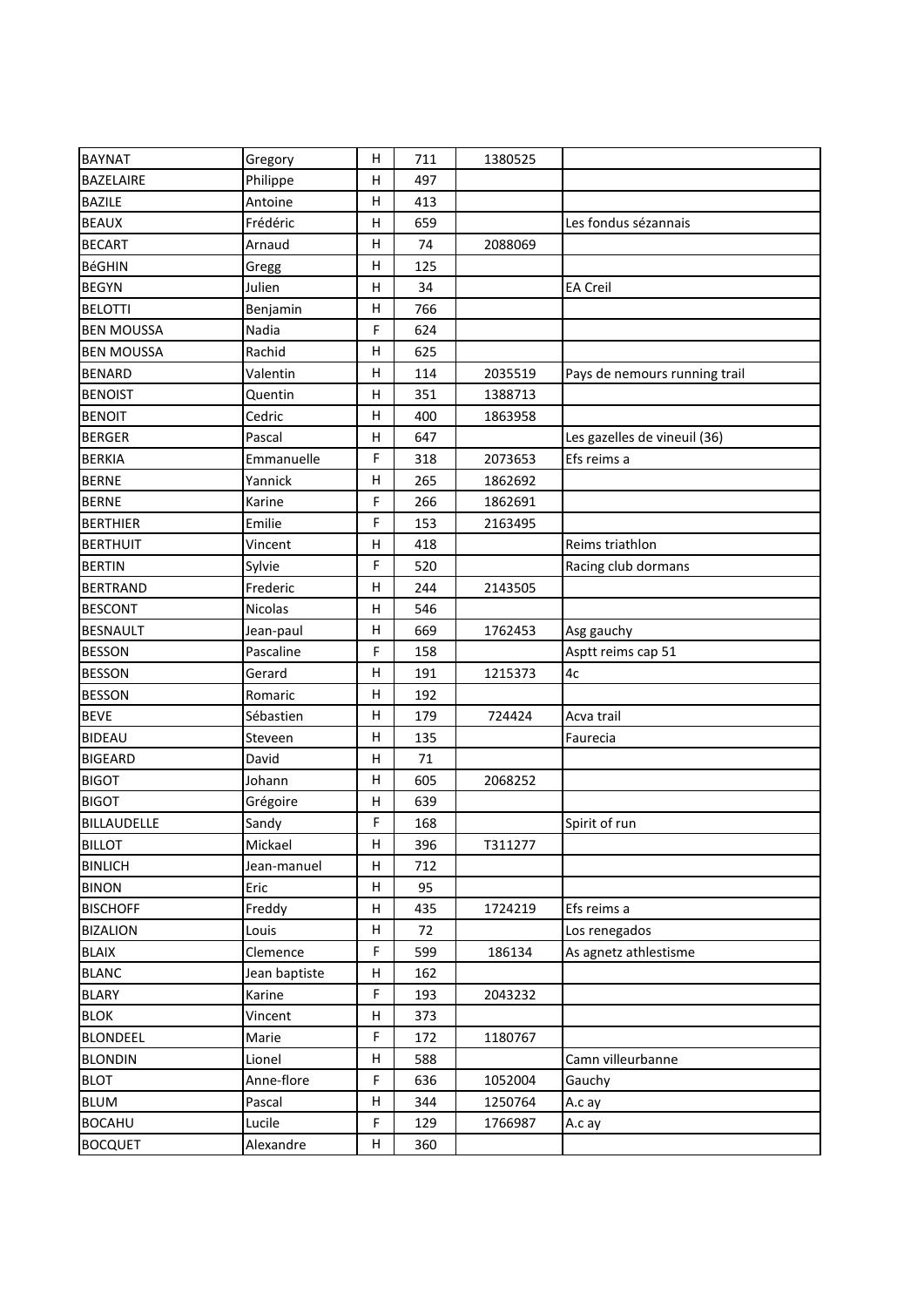| <b>BOETTE</b>      | Stephanie     | F | 451 | 1967656 |                                 |
|--------------------|---------------|---|-----|---------|---------------------------------|
| <b>BOILEAU</b>     | Stéphane      | н | 542 |         | Boileau avocats conseils        |
| <b>BONNAIRE</b>    | Romain        | Н | 346 |         |                                 |
| <b>BONNET</b>      | Ulric         | Η | 566 | 2022141 |                                 |
| <b>BONNOT</b>      | Christophe    | н | 67  |         |                                 |
| <b>BONTROND</b>    | Régis         | Η | 372 |         | Team raidlight                  |
| <b>BOQUANT</b>     | Pascaline     | F | 663 |         | Spirit of run                   |
| <b>BORDAS</b>      | Thierry       | Н | 769 |         | San10                           |
| <b>BORDET</b>      | Regis         | Н | 401 |         |                                 |
| <b>BORTOLUZZI</b>  | Stephane      | Н | 84  |         |                                 |
| <b>BOUAZIZ</b>     | Patricia      | F | 507 | 625664  |                                 |
| <b>BOUCQUEMONT</b> | Frederic      | Н | 526 |         | Us avize grauves (foot)         |
| <b>BOUDIN</b>      | Stéphane      | H | 447 | 1360050 |                                 |
| <b>BOUDRAA</b>     | Haithem       | н | 495 |         |                                 |
| <b>BOUHIER</b>     | Laurent       | н | 56  | 462015  |                                 |
| <b>BOULANGER</b>   | Jean philippe | H | 223 |         | Calais terre d'opale trail      |
| <b>BOUR</b>        | Patrick       | Н | 540 | 1186996 | Efs reims a                     |
| <b>BOURGEOIS</b>   | Jean-baptiste | н | 140 |         |                                 |
| <b>BOURIN</b>      | Fabien        | н | 220 |         | Valeo                           |
| <b>BOUSSON</b>     | Anthony       | н | 417 | 626144  |                                 |
| <b>BRABANT</b>     | Philippe      | Н | 58  | 1975122 |                                 |
| <b>BRACONOT</b>    | Anne          | F | 515 |         |                                 |
| <b>BROCARD</b>     | Valentin      | Н | 463 |         |                                 |
| <b>BROCHET</b>     | Yann          | Η | 432 | 151022  | Efs reims a                     |
| <b>BROSSARD</b>    | Benjamin      | н | 268 | 2086725 | Association                     |
| <b>BROUARD</b>     | Marinette     | F | 184 |         |                                 |
| <b>BROUARD</b>     | Pascal        | Н | 185 |         |                                 |
| <b>BROUARD</b>     | Florent       | н | 194 |         |                                 |
| <b>BRUN</b>        | Jean-michel   | н | 591 |         | Asptt blois                     |
| <b>BRUNET</b>      | Julien        | Н | 492 | 1787476 | Team provence endurance         |
| <b>CACHEUX</b>     | Delphine      | F | 768 |         |                                 |
| CALIO              | Jean michel   | Н | 428 |         |                                 |
| CALLIER            | Anthony       | Н | 298 | 958299  | Dac reims                       |
| <b>CALVIN</b>      | Jeremy        | н | 551 | 2094075 | Club usva                       |
| CAMBIER            | Mehdi         | н | 617 | 2188268 |                                 |
| CAMUS              | Sylvie        | F | 224 |         | Top perf compiegne              |
| CANOT              | Angelique     | F | 138 | 2160019 | Team trail chalons en champagne |
| CANZONIERI         | Benjamin      | н | 210 | 2109370 | Ea creil                        |
| CAPITAINE          | Jean-baptiste | н | 426 |         |                                 |
| CARBONNIER         | Céline        | F | 444 | 1295138 |                                 |
| CARDONNEL          | Benjamin      | Н | 316 | 1967799 | Efs reims a                     |
| CARLE              | Franck        | н | 331 |         |                                 |
| CARLIER            | Steeve        | Н | 704 | 1511336 |                                 |
| CARREZ             | Hélène        | F | 365 | 2005519 | Esprit run                      |
| CARREZ             | Sebastien     | н | 366 | 2083400 | Esprit run                      |
| CARTELET           | Frederic      | Н | 270 |         |                                 |
| CARTIER            | Thierry       | H | 652 |         | Les fondus sézannais            |
|                    |               |   |     |         |                                 |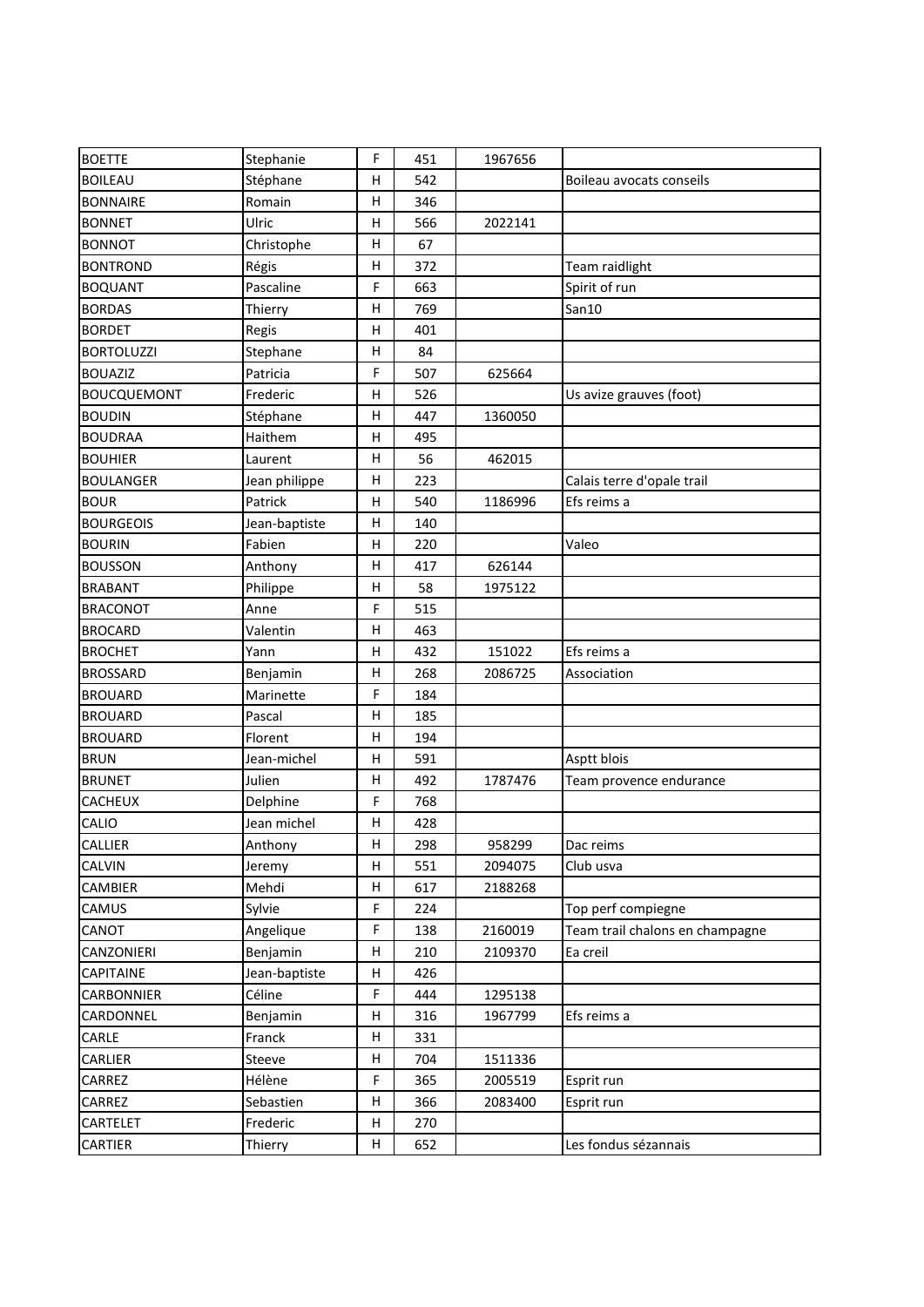| CATHELAIN          | Audrey       | F | 559 | 2179975 | Club usva               |
|--------------------|--------------|---|-----|---------|-------------------------|
| <b>CAULET</b>      | Dominique    | Н | 89  | 120612  | Amaac                   |
| CAUSSé             | Benoît       | Η | 771 |         | Csl 8e rmat             |
| CAYREYRE           | Olivier      | н | 63  | 1975473 |                         |
| CAZAU              | Richard      | н | 14  |         |                         |
| <b>CAZIN</b>       | Yohann       | Η | 154 |         |                         |
| <b>CECCHINI</b>    | <b>Bruno</b> | Н | 395 | 1033554 |                         |
| <b>CEZ</b>         | Julien       | Н | 37  |         |                         |
| CHAMERET           | Marjorie     | F | 174 |         | Mhcs                    |
| CHAMERET           | Eric         | Н | 258 |         |                         |
| CHAMPAGNE          | Hélène       | F | 757 |         | Run for mag             |
| <b>CHANAT</b>      | Sébastien    | H | 152 |         |                         |
| <b>CHARBAUT</b>    | Sebastien    | Η | 500 |         |                         |
| CHARBAUT           | Sabrina      | F | 501 |         |                         |
| <b>CHARDAIN</b>    | Fabien       | н | 254 |         |                         |
| <b>CHARLIER</b>    | Emmanuel     | н | 195 |         |                         |
| CHARLOT            | Eric         | н | 614 | 581658  |                         |
| <b>CHARPENTIER</b> | Flora        | F | 70  |         |                         |
| <b>CHAUCHOT</b>    | Patrick      | Н | 662 |         |                         |
| <b>CHAUDRON</b>    | Mathieu      | н | 342 |         | Saulx et ornain sports  |
| <b>CHAUMET</b>     | Olivier      | н | 234 | 1221640 |                         |
| CHAUVEAU           | Stéphanie    | F | 695 |         | Macadam 77              |
| <b>CHEMSI</b>      | Jaoid        | н | 328 | 2111943 |                         |
| <b>CHESNEL</b>     | Florian      | Η | 391 |         |                         |
| <b>CHEVALIER</b>   | Philippe     | н | 547 | 1565061 | Aja marathon            |
| <b>CHIEMENTIN</b>  | Xavier       | Η | 199 |         | Enjoy your run          |
| <b>CHIRIOT</b>     | Raphael      | Н | 137 |         |                         |
| <b>CHOLLIER</b>    | Isabelle     | F | 386 |         |                         |
| <b>CHOQUET</b>     | Melanie      | F | 553 | 2164939 | Club usva               |
| CHOUTEAU           | Rudy         | Н | 485 | 365689  | Rce                     |
| <b>CISZAK</b>      | Maxime       | н | 145 |         |                         |
| <b>CLEMENT</b>     | Julien       | H | 330 |         |                         |
| <b>CLIP</b>        | Jean-louis   | Н | 333 | 2113716 |                         |
| <b>COCHIN</b>      | Joel         | н | 429 | 1289808 | Efs reims a             |
| <b>COLLARD</b>     | Antoine      | н | 155 |         |                         |
| <b>COLLET</b>      | Maxime       | Н | 359 |         | Jogg and run            |
| <b>COLLIN</b>      | Vincent      | H | 123 | 2016497 |                         |
| <b>COMBLET</b>     | <b>Brice</b> | н | 578 |         |                         |
| <b>CONTAL</b>      | Melanie      | F | 405 | 2181954 | Team provence endurance |
| COPONAT            | Sylvain      | H | 565 | 1859577 | Sancerre running        |
| <b>COTTE</b>       | Gladys       | F | 286 | 1826272 | Ac cambrai athlétisme   |
| <b>COUPEZ</b>      | Anne-sophie  | F | 216 |         | Endurance team mouscron |
| <b>COURONNEL</b>   | Romain       | Н | 326 | 1121803 | Touquet trail nature    |
| COUSIN             | Morgan       | н | 82  |         |                         |
| <b>COUTELLE</b>    | Laurent      | н | 572 |         | Seriatraileurs          |
| <b>COUTTE</b>      | Jocelyn      | Н | 25  | 1186794 |                         |
| COUVEZ             | Olivier      | H | 150 |         | Running sos24           |
|                    |              |   |     |         |                         |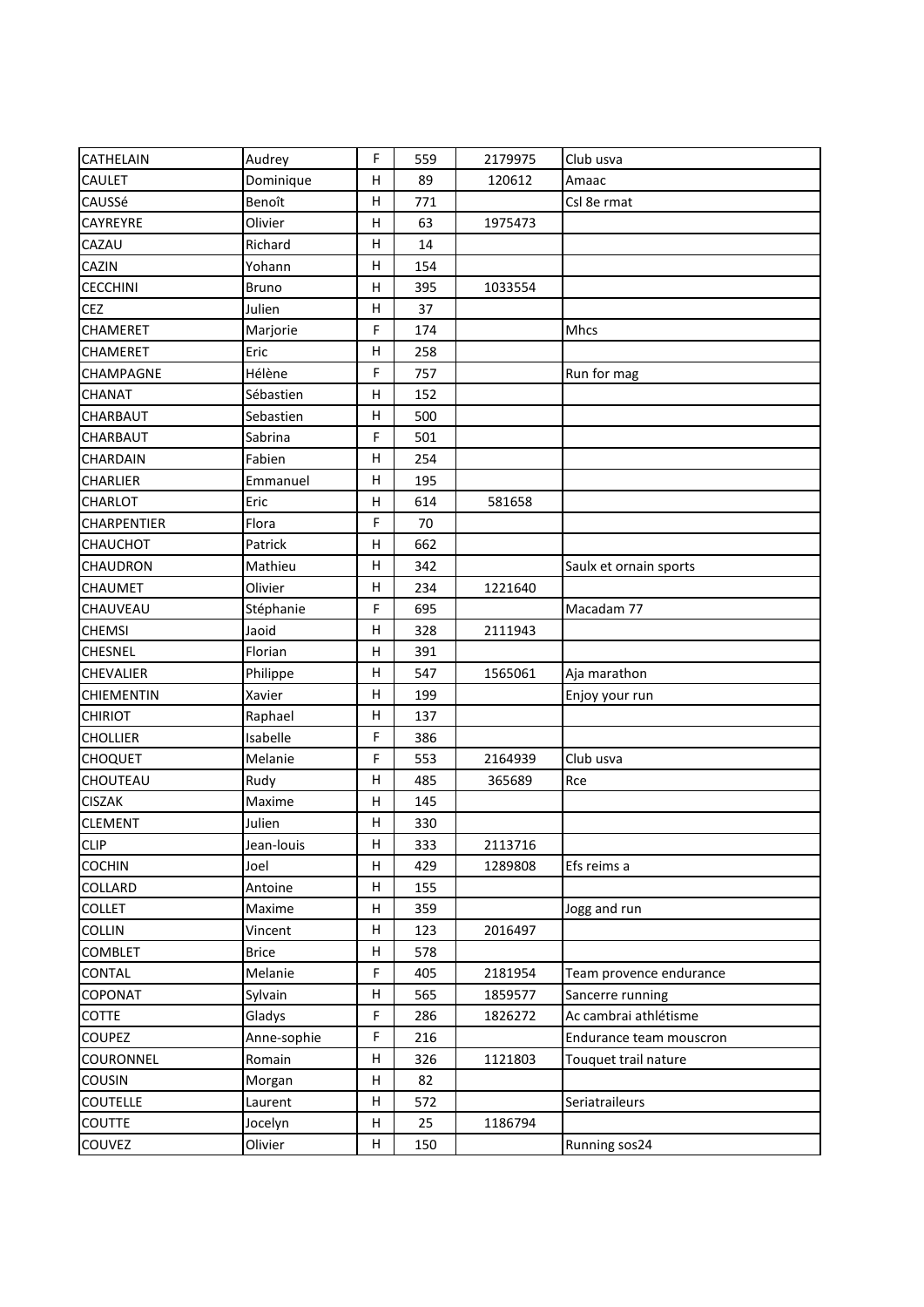| <b>COUVREUR</b>     | Veronique    | F           | 725 | 2150005 | Us athletiques de lievin   |
|---------------------|--------------|-------------|-----|---------|----------------------------|
| <b>COZETTE</b>      | Maryline     | F           | 240 |         | Endurance champagne        |
| <b>CRIQUILLION</b>  | Timothée     | Н           | 761 |         |                            |
| CROZAT              | Arnaud       | н           | 543 |         |                            |
| CRUCHANT            | Stephane     | н           | 613 |         |                            |
| <b>CURE</b>         | Olivier      | Η           | 273 |         |                            |
| <b>DA SILVA</b>     | Laurent      | Η           | 230 |         |                            |
| <b>DA SILVA</b>     | Matthieu     | Н           | 602 |         | Verti'trail                |
| <b>DAISOMONT</b>    | Didier       | Н           | 575 |         | Jc ham/heure               |
| DAL                 | François     | Н           | 747 | 1571380 | Sancerre running           |
| <b>DANTINNE</b>     | Georges      | н           | 26  |         |                            |
| DAUBELCOUR          | Jean-vianney | Н           | 620 | 2183135 | Team provence endurance    |
| <b>DAUBENTON</b>    | Maxime       | Н           | 338 | 423165  | Cscv hirson                |
| <b>DAVID</b>        | Guillaume    | Н           | 36  |         |                            |
| <b>DAVID</b>        | Julien       | н           | 490 |         | Epernay triathlon          |
| DE BRITO            | José luis    | Η           | 315 | 724154  | Efs reims a                |
| DE LUCA             | Maxime       | Н           | 651 |         |                            |
| DE PAEPE            | Romuald      | н           | 583 | 777238  |                            |
| <b>DE VRIES</b>     | Arnaud       | н           | 24  |         |                            |
| <b>DEBUQUOY</b>     | Bertrand     | н           | 128 |         |                            |
| <b>DECK</b>         | Hugo         | Η           | 493 | 1329101 | Team provence endurance    |
| <b>DECLERCK</b>     | Jean-pierre  | Н           | 64  |         |                            |
| <b>DECOURTEIX</b>   | Rémy         | Н           | 458 | 1508865 | Team trail monts de guéret |
| <b>DEFOING</b>      | Sylvie       | F           | 186 | 1529001 |                            |
| <b>DEFOING</b>      | André        | н           | 187 | 1559944 |                            |
| <b>DEGRET</b>       | Eric         | Η           | 347 |         | Sainté team                |
| DEHAUDT             | David        | Н           | 229 | 1071140 |                            |
| <b>DELACRE</b>      | Sylvain      | н           | 49  |         | Calais terre d'opale trail |
| DELANNOY            | Emmanuel     | н           | 452 | 1376527 |                            |
| <b>DELECROIX</b>    | Blandine     | F           | 86  | 1972360 | Acva                       |
| <b>DELESTRE</b>     | Etienne      | н           | 705 |         |                            |
| DELETANG LAFRATTA   | Amandine     | F           | 754 |         | Run for mag                |
| DELETTRE            | Jean-cyril   | $\mathsf H$ | 8   |         |                            |
| <b>DELMEZ</b>       | Franck       | н           | 339 |         | Triathlon club de l'omois  |
| DELMI-DEYIRMENDJIAN | Nicolas      | н           | 414 | 1636734 | Team provence endurance    |
| <b>DELMOTTE</b>     | Isabelle     | F           | 188 |         |                            |
| DELON               | Johann       | н           | 30  |         |                            |
| <b>DEMANGE</b>      | Rodolphe     | н           | 394 |         | Epernay tri                |
| <b>DEMANGE</b>      | Aymeric      | н           | 399 |         |                            |
| DEMAZURE            | Aline        | F           | 701 |         |                            |
| <b>DEMONT</b>       | Guy          | н           | 51  | 1051990 | S/I ruffec val de charente |
| <b>DENIS</b>        | Stephane     | н           | 486 | 1463403 | Rce                        |
| <b>DENIVET</b>      | Patrick      | Н           | 631 | 1708774 | Efs reims a                |
| DEPARNAY            | Romain       | н           | 159 |         | Asptt reims cap 51         |
| <b>DEPRIECK</b>     | Fabien       | н           | 249 |         |                            |
| <b>DEROO</b>        | Morgan       | Н           | 667 |         |                            |
|                     |              | H           |     |         |                            |
| <b>DERVOGNE</b>     | Olivier      |             | 248 |         |                            |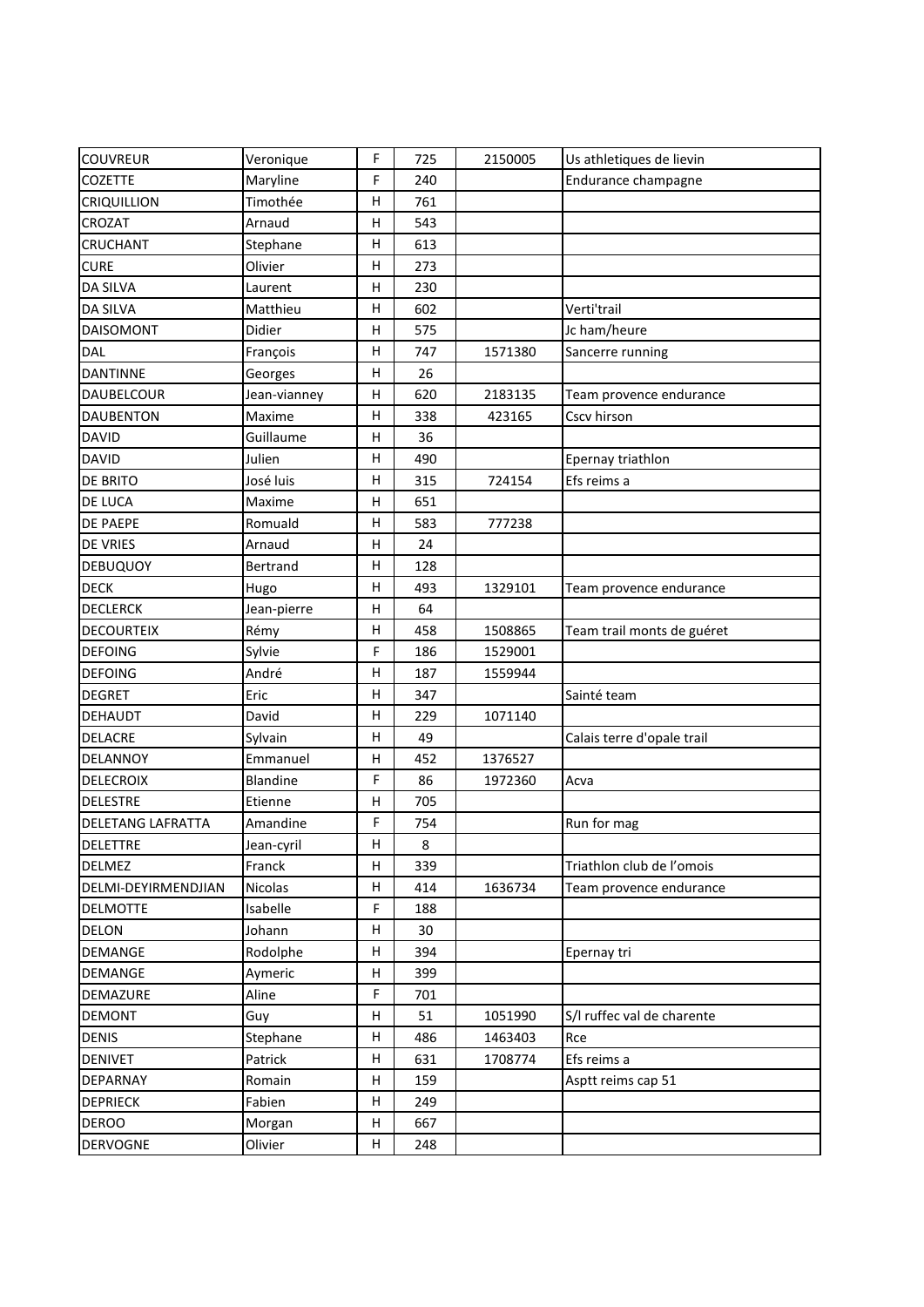| <b>DESCHAMPS</b>     | Emmanuel   | H       | 196 |         | Usal                               |
|----------------------|------------|---------|-----|---------|------------------------------------|
| <b>DESCHOUX</b>      | Cédric     | н       | 772 | 1530481 |                                    |
| DESREMAUX            | Ludovic    | н       | 738 |         |                                    |
| DESTENAY             | Philippe   | н       | 744 | 1053120 | Club usva                          |
| <b>DESURMONT</b>     | Olivier    | H       | 260 |         |                                    |
| <b>DETAVE</b>        | Thierry    | H       | 461 | 1511475 | S/I nogent sur oise athletisme     |
| <b>DETHUNE</b>       | Jean-luc   | Н       | 255 |         | Châlons running                    |
| <b>DHOTEL</b>        | Christophe | н       | 62  |         |                                    |
| DI BENEDETTO         | Aldo       | н       | 201 |         | Cse safran gennevilliers           |
| DI NICOLANTONIO      | Pauline    | F       | 77  | 179648  | Go for it running - grand chambéry |
| <b>DIDIER</b>        | Eric       | н       | 585 | 1841814 | Asptt chalons en champagne         |
| <b>DINET</b>         | Herve      | н       | 277 |         |                                    |
| <b>DIOT</b>          | David      | н       | 516 | 1611056 |                                    |
| <b>DOMMANGE</b>      | Julien     | н       | 264 |         |                                    |
| <b>DOS SANTOS</b>    | Matthieu   | H       | 275 |         |                                    |
| <b>DOS SANTOS</b>    | Carlos     | Н       | 635 |         |                                    |
| <b>DOUAY</b>         | Sebastien  | н       | 721 | 2196240 | Us athletiques de lievin           |
| <b>DOUCET</b>        | Loïc       | н       | 448 |         |                                    |
| <b>DROP</b>          | Bérenger   | н       | 276 |         |                                    |
| <b>DROTHIERE</b>     | David      | н       | 436 | 1415963 | Efs reims a                        |
| <b>DUBOIS</b>        | Jeremy     | н       | 606 | 1919815 |                                    |
| <b>DUCLERMORTIER</b> | David      | н       | 622 | 2076869 | Acc cambrai                        |
| <b>DUCROCQ</b>       | Elodie     | F       | 156 | 1972166 | Touquet trail nature               |
| <b>DUFOSSé</b>       | Marjorie   | F       | 367 | T308459 |                                    |
| <b>DUFOUR</b>        | Janny      | H       | 321 |         |                                    |
| <b>DUFRAINE</b>      | Richard    | H       | 619 |         |                                    |
| <b>DULIÈRE</b>       | Nathalie   | F       | 102 |         |                                    |
| <b>DUMEIGE</b>       | Sebastien  | н       | 3   | 1306423 | Esprit run                         |
| <b>DUMOUTIER</b>     | Bastien    | н       | 623 |         |                                    |
| <b>DUPAGNY</b>       | Flavie     | F       | 503 | 707167  |                                    |
| <b>DUPAS</b>         | Edouard    | н       | 760 |         | Team outdoor poli                  |
| <b>DUPONT</b>        | Olivier    | н       | 99  | 207831  | Team trail des monts de gueret     |
| <b>DUPUIS</b>        | Jérôme     | $\sf H$ | 684 | 1908480 |                                    |
| <b>DUQUESNE</b>      | Steeve     | H       | 558 | 2168065 | Club usva                          |
| <b>DURAND</b>        | Dac        | F       | 164 |         |                                    |
| <b>DURAND</b>        | Franck     | H       | 211 | 2072964 | Ea creil                           |
| <b>DUTHU</b>         | Jerome     | H       | 52  | 622641  |                                    |
| <b>DUTRIPON</b>      | François   | H       | 656 |         | Kronos triathlon                   |
| <b>DUVERGNE</b>      | Aurélien   | H       | 18  |         | Asptt reims metropole              |
| <b>DUWATTEZ</b>      | Sébastien  | н       | 519 | 802302  | Rc lens athlétisme                 |
| <b>EBNER</b>         | Mathieu    | н       | 746 |         | Châlons running                    |
| <b>ELIE</b>          | Aurélie    | F       | 132 | 1682776 | Faurecia                           |
| <b>ELIE</b>          | Teddy      | н       | 134 |         | Faurecia                           |
| <b>EPINAT</b>        | Mégane     | F       | 640 |         |                                    |
| <b>FALAIZE</b>       | Kevin      | н       | 528 |         |                                    |
| <b>FARIGOUL</b>      | Davy       | н       | 378 | 2210527 | A.c ay                             |
| <b>FAUVEL</b>        | Gwendal    | H       | 731 | 573900  |                                    |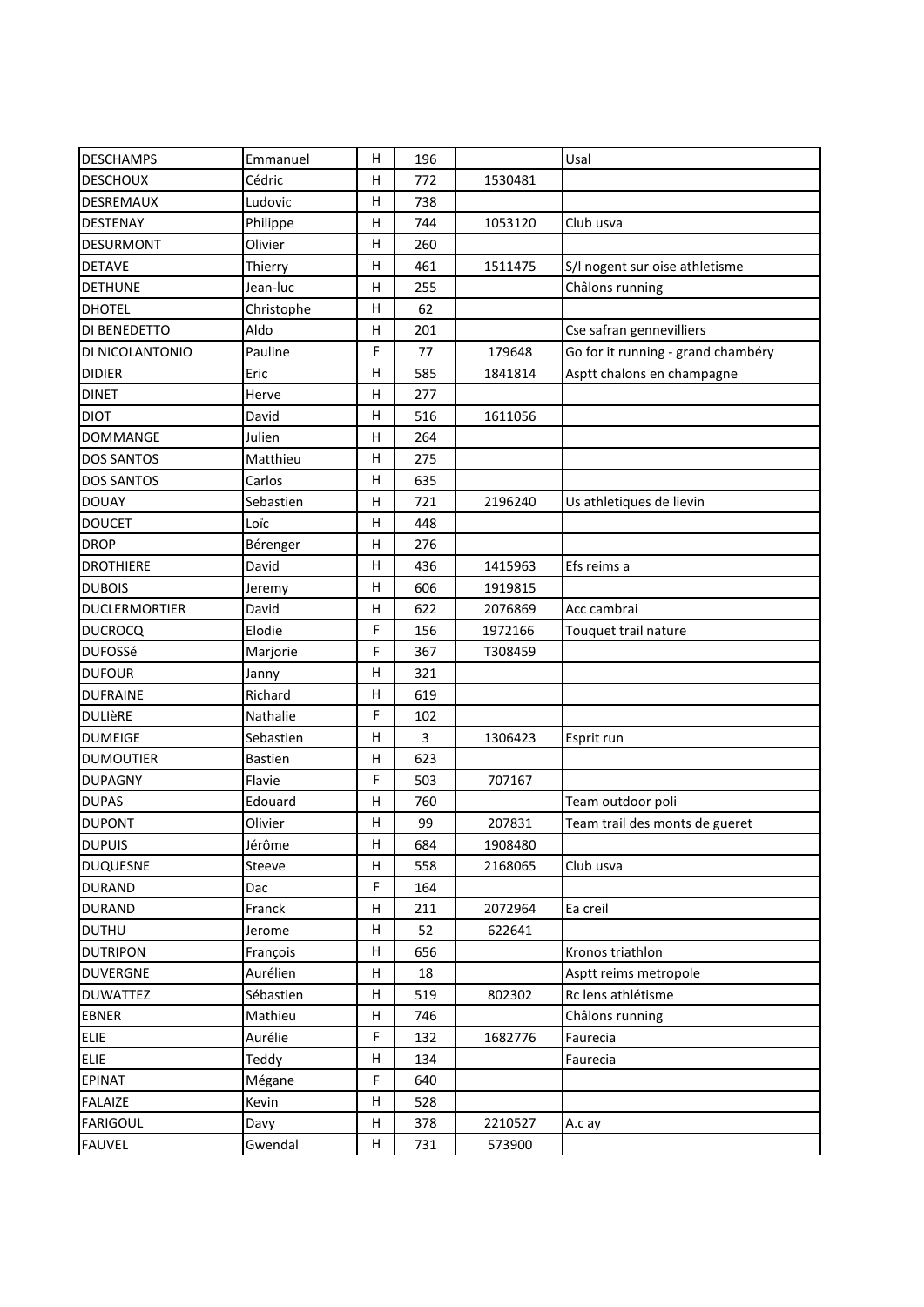| <b>FENOCCHIO</b>  | Frederic       | H            | 537 | 2074024 | Efs reims a              |
|-------------------|----------------|--------------|-----|---------|--------------------------|
| <b>FERNANDES</b>  | Angélique      | $\mathsf F$  | 12  | 1587984 |                          |
| <b>FERNANDES</b>  | Sylvain        | н            | 13  | 1342663 |                          |
| <b>FERRARI</b>    | Mathieu        | н            | 410 |         |                          |
| <b>FESSEMAZ</b>   | David          | H            | 39  |         |                          |
| <b>FIEVET</b>     | Marc           | Η            | 323 |         | Kronos triathlon         |
| <b>FLOREK</b>     | Jean sebastien | н            | 225 |         | Top perf compiegne       |
| <b>FLORENT</b>    | Olivier        | н            | 440 | 1625792 | Rc arras section trail   |
| <b>FOGEL</b>      | Cyril          | Η            | 643 |         | Asptt                    |
| <b>FOIN</b>       | Antony         | Н            | 664 |         |                          |
| <b>FOLLET</b>     | Jeremy         | Н            | 53  | 2065503 |                          |
| <b>FONCK</b>      | Laurent        | Η            | 398 | 1835915 | Cocaa                    |
| <b>FONG-KIWOK</b> | Pablo          | н            | 668 |         |                          |
| <b>FOULON</b>     | Olivier        | н            | 743 | 2235161 | Club usva                |
| <b>FOUREUR</b>    | Florent        | H            | 655 |         |                          |
| <b>FOURNIÉ</b>    | François       | Η            | 165 |         |                          |
| <b>FRANCART</b>   | Laurent        | н            | 634 |         |                          |
| <b>FRANCOIS</b>   | Florent        | н            | 726 | 472570  | Us athletiques de lievin |
| <b>FREGNI</b>     | Guillaume      | H            | 294 |         |                          |
| GADEAUD           | David          | Η            | 403 |         |                          |
| GALATEAU          | Julie          | F            | 375 |         |                          |
| <b>GALLOIS</b>    | Fabrice        | н            | 309 | 655056  | Efs reims a              |
| <b>GAMBIER</b>    | Laurent        | н            | 430 | 1469720 | Efs reims a              |
| <b>GARCIA</b>     | Jean-françois  | Н            | 340 | 2072491 |                          |
| GARDEY            | Nathalie       | $\mathsf F$  | 751 |         | Lièvres et tortues       |
| GARRIDO           | Mickaël        | Η            | 468 |         | Csl 8eme rmat            |
| GAUGE             | <b>Brian</b>   | н            | 514 | 1651004 | A.c ay                   |
| <b>GAUTIER</b>    | Gerald         | н            | 404 | 2182982 | Asg gauchy               |
| <b>GELISSE</b>    | Emmanuel       | Η            | 332 |         |                          |
| <b>GELON</b>      | Alexandre      | Н            | 142 | 2148481 |                          |
| GENDARME          | Pascal         | н            | 16  |         |                          |
| GENDARME          | Sophie         | $\mathsf F$  | 17  |         |                          |
| <b>GENET</b>      | Mathys         | $\mathsf{H}$ | 469 |         |                          |
| <b>GENOTTE</b>    | Sylvie         | F            | 4   |         |                          |
| <b>GEORGES</b>    | Guillaume      | н            | 427 |         |                          |
| <b>GEORGES</b>    | Nicolas        | н            | 465 |         | Olco                     |
| GERARD            | Romuald        | H            | 209 | 110267  | Ea creil                 |
| <b>GERMAIN</b>    | Sebastien      | H            | 555 | 1004841 | Club usva                |
| <b>GHAMRAOUI</b>  | Abdelaziz      | н            | 539 | 1765985 | Efs reims a              |
| <b>GILLET</b>     | Yannick        | н            | 397 | 1717395 |                          |
| GIRARD            | Julien         | H            | 407 |         | Epernay triathlon        |
| <b>GIRARDIN</b>   | Nicolas        | н            | 531 |         |                          |
| <b>GIROUX</b>     | Anne-marie     | F            | 773 | 1018903 | C.c.taverny athletisme   |
| <b>GOMBAULT</b>   | Nicolas        | н            | 319 | 2066627 | Efs reims a              |
| <b>GOMéRIEUX</b>  | Eric           | н            | 688 |         |                          |
| <b>GOMES</b>      | Vincent        | Н            | 421 | 1516807 | A.c ay                   |
| GOMES             | Arnaud         | H            | 587 |         | Verti'trail              |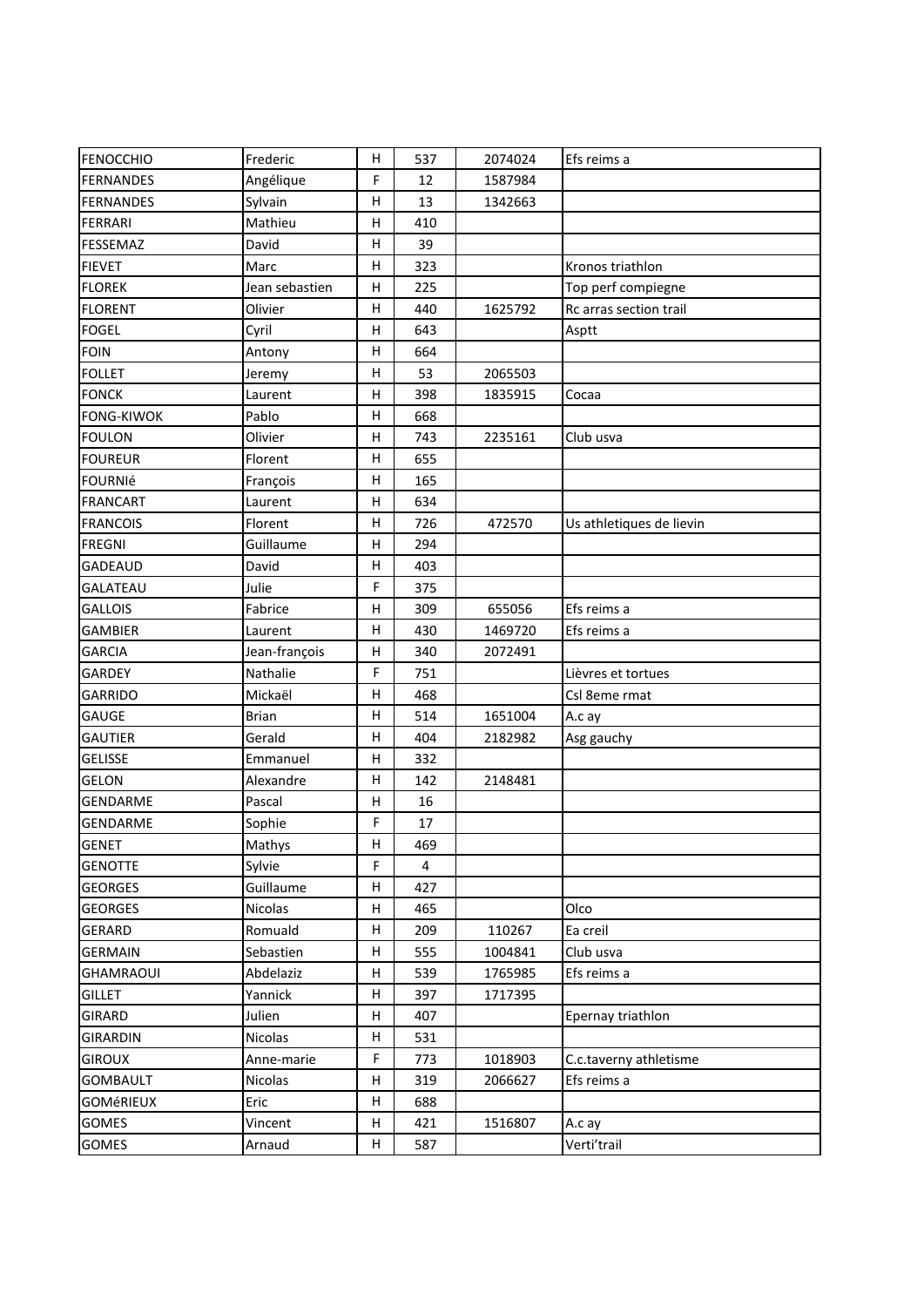| <b>GONCALVES</b>   | Preciosa     | F           | 88  |         |                                     |
|--------------------|--------------|-------------|-----|---------|-------------------------------------|
| <b>GONEL</b>       | Camille      | F           | 482 | 2041001 | Rce                                 |
| <b>GONNET</b>      | Eric         | Н           | 630 | 2172509 | Efs reims a                         |
| <b>GONZALEZ</b>    | Anaïs        | F           | 574 | 1637547 |                                     |
| <b>GOUAULT</b>     | Fabrice      | H           | 19  |         |                                     |
| <b>GOUAULT</b>     | Frédéric     | н           | 595 |         |                                     |
| GRANDJEAN          | Dominique    | н           | 408 |         |                                     |
| GRANDPIERRE        | Jean-paul    | н           | 508 | 1981625 |                                     |
| <b>GRANSART</b>    | Olivier      | н           | 287 |         |                                     |
| <b>GREMONT</b>     | Christophe   | н           | 291 |         |                                     |
| <b>GRILLON</b>     | Sylvain      | Н           | 390 |         |                                     |
| <b>GROSBOIS</b>    | Nicolas      | Н           | 353 |         | Cse safran sports gennevilliers     |
| <b>GROUSELLE</b>   | Pierre       | Н           | 363 |         | Valeo                               |
| <b>GRUSZKA</b>     | Danielle     | F           | 580 | 390599  |                                     |
| <b>GUEDON</b>      | Tiphanny     | $\mathsf F$ | 615 | 1855619 |                                     |
| <b>GUICHARD</b>    | Anthony      | Н           | 696 | 2189401 | Cc thelle                           |
| <b>GUILLAUMIN</b>  | Thomas       | Н           | 590 |         |                                     |
| <b>GUILLOCHAIN</b> | Olivier      | н           | 68  |         | Epernay triathlon pays de champagne |
| <b>GUILLOCHAIN</b> | Sophie       | F           | 300 |         |                                     |
| <b>GUILLON</b>     | Emmanuel     | н           | 422 | 501803  | A.c ay                              |
| <b>GUILLOT</b>     | Didier       | Н           | 563 | 1456415 | Club usva                           |
| <b>GUILLOT</b>     | Elise        | F           | 767 | 670555  | Team trail des monts de guéret      |
| <b>GUYON</b>       | Franck       | Н           | 737 | 1603159 |                                     |
| <b>HAGENBACH</b>   | Marc         | н           | 15  |         |                                     |
| <b>HANOUZET</b>    | Jany         | н           | 706 | 394270  | Asm bar le duc                      |
| <b>HAZETTE</b>     | Henri        | H           | 131 |         |                                     |
| <b>HEDIN</b>       | Frédéric     | Н           | 521 | 1870282 | Sancerre running                    |
| <b>HELLOCO</b>     | Victor       | н           | 383 |         |                                     |
| <b>HELOIN</b>      | Jennifer     | F           | 263 |         |                                     |
| <b>HENTZIEN</b>    | David        | Н           | 119 | 1438018 | A.c ay                              |
| HéRINGUEZ          | Florian      | н           | 723 | 2192127 | Us athletiques de lievin            |
| <b>HERMANGE</b>    | Samuel       | Н           | 305 | 2017043 |                                     |
| <b>HERMELIN</b>    | Jean-michel  | н           | 303 |         | Lac marche                          |
| <b>HERVEIC</b>     | Erwan        | н           | 259 | 2105527 | Sms athlé                           |
| <b>HILGER</b>      | Michel       | н           | 228 |         |                                     |
| <b>HILLION</b>     | Christophe   | н           | 505 | 476528  |                                     |
| <b>HINGRAND</b>    | Corentin     | H           | 73  | 2158148 | Asso sun                            |
| <b>HNATYSZYN</b>   | Romain       | н           | 774 | 2148173 | Running trail thiérache             |
| <b>HONNONS</b>     | Dylan        | н           | 527 |         |                                     |
| <b>HONNONS</b>     | Davy         | H           | 603 |         |                                     |
| <b>HOUDART</b>     | Franck       | H           | 554 | 2109835 | Club usva                           |
| <b>HOUMONT</b>     | Eric         | H           | 632 | 1483292 | Efs reims a                         |
| HOVELAQUE          | Yannick      | н           | 166 | 1751276 | S/I ac villeneuve d'ascq            |
| <b>HOYER</b>       | Céline       | F           | 509 | 1812075 |                                     |
| <b>HUBER</b>       | Thibault     | H           | 207 |         | Châlons running                     |
| <b>HUBERT</b>      | Pierre-andré | н           | 76  |         |                                     |
| <b>HUGUES</b>      | Sebastien    | H           | 5   |         |                                     |
|                    |              |             |     |         |                                     |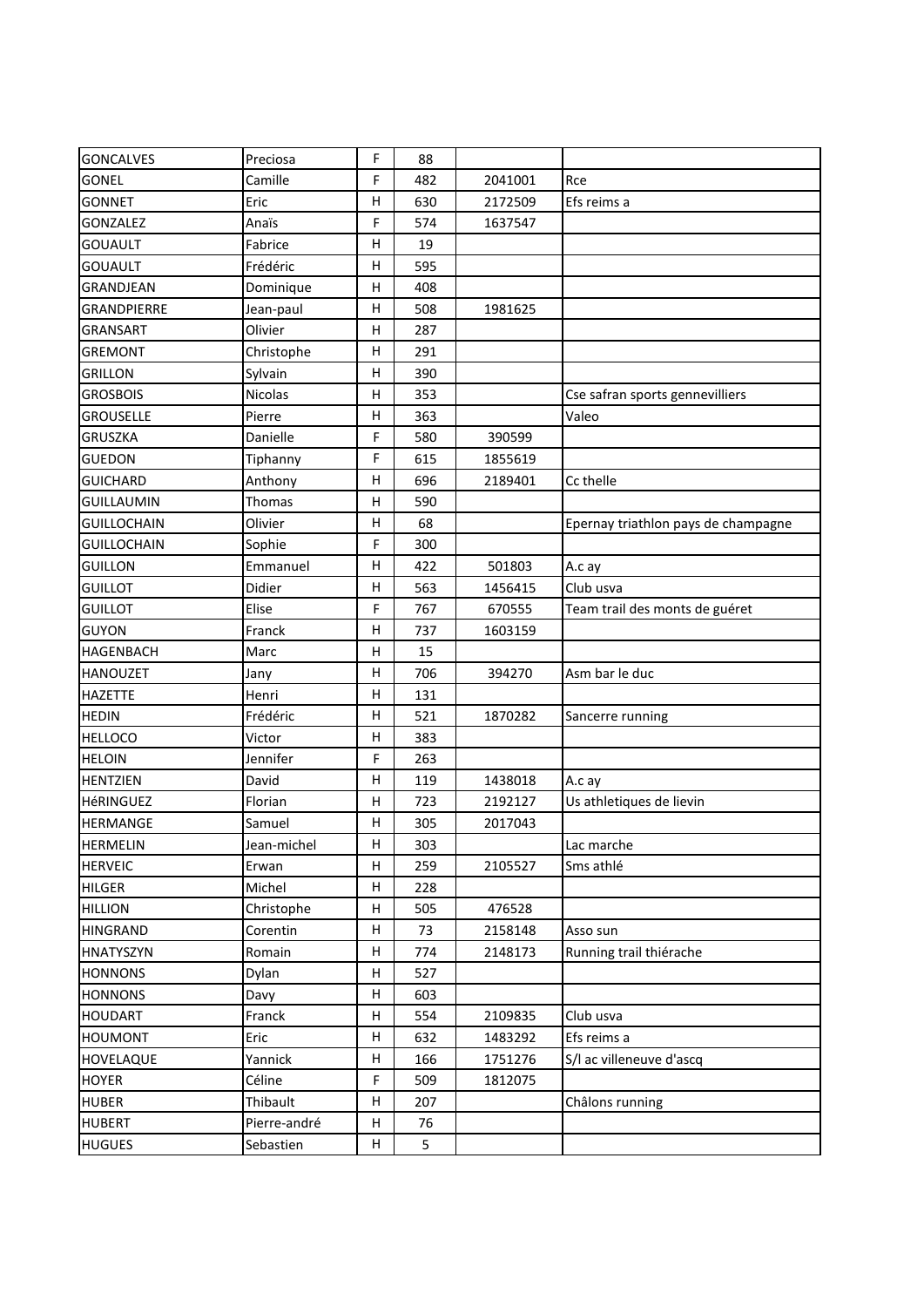| <b>HULIN</b>      | Coralie    | F | 208            | 1479958 | Ea creil                       |
|-------------------|------------|---|----------------|---------|--------------------------------|
| <b>HUMBERT</b>    | Antoine    | н | 149            |         |                                |
| <b>HUMBERT</b>    | Jeremy     | н | 472            |         |                                |
| <b>ISELI</b>      | Patrice    | н | 350            |         |                                |
| <b>ISTE</b>       | Myriam     | F | 741            | 1606292 |                                |
| <b>ISTE</b>       | Reynald    | H | 742            | 1606284 |                                |
| <b>JACOB</b>      | Romain     | н | 189            |         | Calais terre d'opale trail     |
| <b>JACQUEMARD</b> | Laurent    | н | 734            | 2076723 | Footing loisir guignicourtois  |
| <b>JACQUEMIN</b>  | Clément    | H | 130            |         |                                |
| <b>JACQUES</b>    | Patrice    | н | 117            |         |                                |
| <b>JACQUES</b>    | David      | н | 477            | 512322  | Rce                            |
| <b>JAUGEY</b>     | David      | н | 654            | 2016191 | Bussy saint georges athletisme |
| <b>JAUTARD</b>    | Sigrid     | F | 97             | 1954652 | Es maintenon pierres athle     |
| <b>JEANJON</b>    | Christophe | н | 105            | 242150  | Team trail des monts de guéret |
| <b>JEANROY</b>    | Thibaut    | н | 629            | 2228538 | Jusqu'au sommet #l             |
| <b>JOSSINET</b>   | Julien     | Н | 251            |         |                                |
| <b>JOULIN</b>     | Pascal     | н | 694            |         | Macadam 77                     |
| <b>KABANOVA</b>   | Diana      | F | 453            | 2162856 |                                |
| <b>KALLAS</b>     | Flavie     | F | 161            |         |                                |
| <b>KHOUALED</b>   | David      | н | 205            | 1350556 |                                |
| <b>KNIBBE</b>     | Benoit     | н | 601            |         |                                |
| <b>KOPEZUN</b>    | Cyril      | н | 627            |         |                                |
| <b>KORNOBIS</b>   | Benoît     | н | $\overline{2}$ |         |                                |
| <b>KRANTZ</b>     | Antoine    | н | 151            |         |                                |
| LABBE             | Jerome     | н | 382            |         |                                |
| LABBéE            | Vanessa    | F | 85             |         |                                |
| <b>LACROIX</b>    | Olivier    | н | 377            | 1948760 |                                |
| LAFAYE            | Céline     | F | 750            | 587014  | Al echirolles                  |
| LAGRANGE          | Alexandre  | F | 610            | 2063904 | Cabb                           |
| LAHACHE           | Anouk      | F | 455            | 1018605 | S/I nogent sur oise athletisme |
| LAJOIE            | Fabienne   | F | 22             | 1971683 |                                |
| <b>LAJOINIE</b>   | Renaud     | н | 499            | 483209  | Sezanne athlé                  |
| LALOY             | Philippe   | н | 420            | 2097042 | Esa 59 / ac thuin erquelinnes  |
| LAMARI            | Lazhar     | н | 322            |         |                                |
| LAMBERT           | Eric       | н | 313            | 1934135 | Efs reims a                    |
| <b>LAMBINET</b>   | Maxime     | н | 358            |         |                                |
| <b>LANDINI</b>    | Damien     | H | 736            |         |                                |
| LANGLOIS          | Romuald    | н | 203            |         |                                |
| LANNOY            | Florent    | н | 176            |         |                                |
| <b>LANTENOIS</b>  | Charlotte  | F | 494            | 136095  | Team provence endurance        |
| LAPIERRE          | Vincent    | н | 109            | 1377103 |                                |
| LASSALE           | Jerome     | H | 649            | 1639833 | Team provence endurance        |
| LAUMONERIE        | Frédéric   | н | 136            |         | Faurecia                       |
| LAURENT           | Mickael    | н | 40             |         |                                |
| LAURENT           | Sebastien  | н | 708            |         |                                |
| <b>LAURIER</b>    | Steven     | н | 146            |         |                                |
| LAVRIC            | Franck     | H | 679            |         |                                |
|                   |            |   |                |         |                                |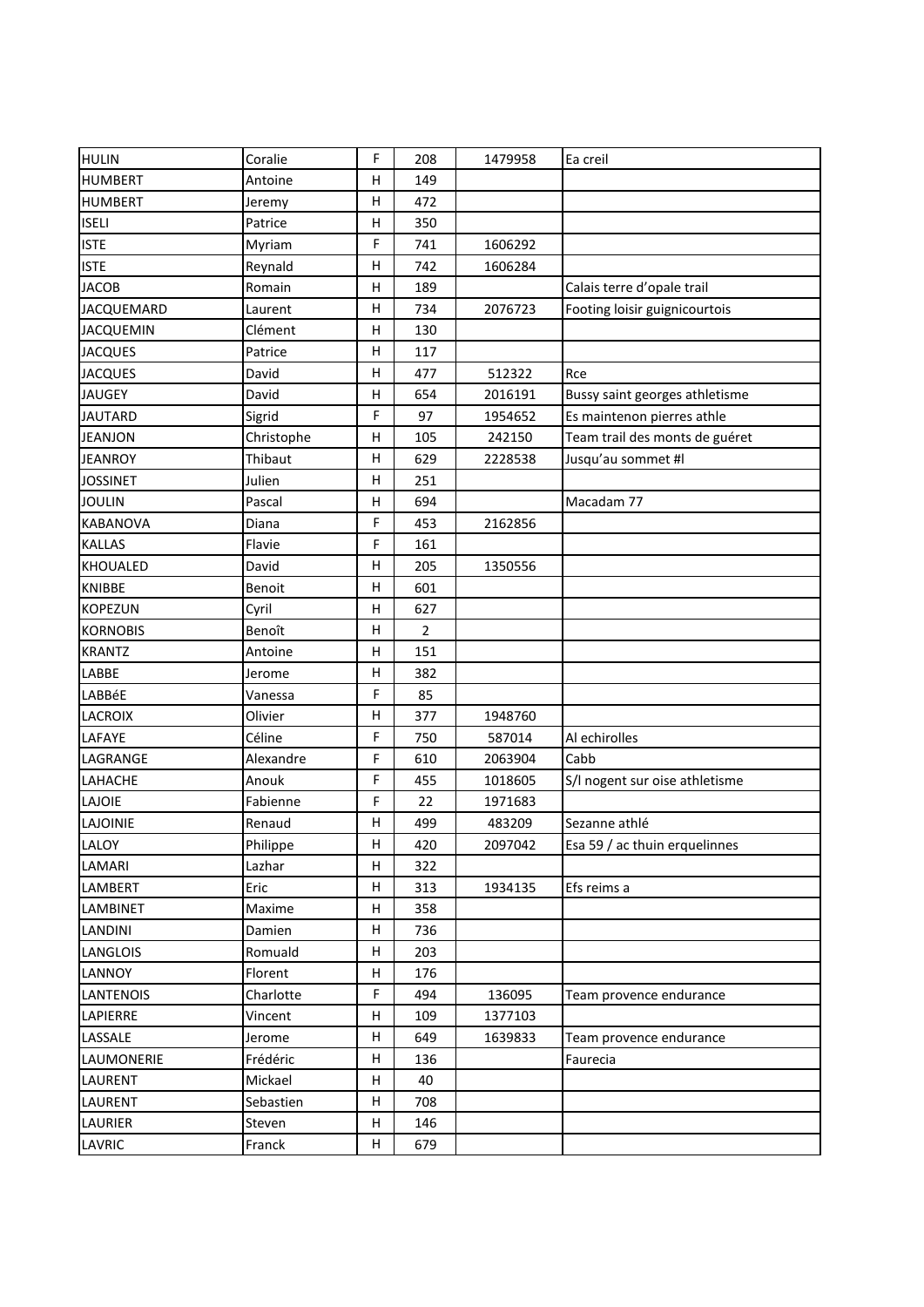| LE BON                    | Sébastien    | H           | 687            |         |                                |
|---------------------------|--------------|-------------|----------------|---------|--------------------------------|
| LE BOZEC                  | David        | н           | 61             | 1467564 | Acva                           |
| LE CESNE                  | Véronique    | $\mathsf F$ | 66             |         |                                |
| LE FERRAND                | Philippe     | н           | 676            | 309606  | Rc lens athlétisme             |
| LE GALL                   | Lionel       | H           | 335            |         | La casta                       |
| LE MERCIER                | Julien       | Η           | 83             | 2145487 |                                |
| LE MEUR                   | Armand       | н           | 364            | 1497412 | Ca ambilly                     |
| LE MILBEAU                | <b>Bruno</b> | H           | 87             |         |                                |
| LEBEAU                    | Audrey       | F           | 434            | 1866123 | Efs reims a                    |
| LEBERT                    | <b>Brice</b> | н           | 237            |         | Lyricanthropes                 |
| LEBLACHER                 | Mickaël      | H           | 48             |         |                                |
| <b>LEBLOND</b>            | Clément      | н           | 139            | 1669562 | Asptt compiègne                |
| <b>LEBLOND EPSE PONCE</b> | Pascale      | F           | 534            | 2175894 |                                |
| LEBON                     | Candice      | F           | 106            |         | Etm                            |
| <b>LEBOUCHER</b>          | Benoit       | н           | 227            |         |                                |
| LEBRUN                    | Eric         | н           | 439            | 201273  | Efs reims a                    |
| <b>LECLERC</b>            | Ludovic      | н           | 242            |         |                                |
| LECOCQ                    | Mathieu      | H           | 466            |         |                                |
| <b>LECOMTE</b>            | Olivier      | Η           | 384            | 2177717 |                                |
| <b>LECOT</b>              | Alban        | н           | 337            |         |                                |
| <b>LECOT</b>              | <b>Boris</b> | H           | 518            |         | Sérial traileurs               |
| LEDO                      | Romain       | н           | 65             |         |                                |
| <b>LEDOUX</b>             | Patrick      | н           | 380            |         |                                |
| LEDUCQ VANDENBULCKE       | Sophie       | F           | 419            | 1968646 |                                |
| LEFEBVRE                  | Loic         | H           | 677            | 332054  | Errance reims                  |
| LEFEVRE                   | Nicolas      | Η           | $\overline{7}$ |         |                                |
| LEFEVRE                   | Philippe     | н           | 269            | 168212  | Asg gauchy                     |
| LEFLON                    | Laurent      | H           | 491            |         |                                |
| <b>LEFORT</b>             | Fabien       | н           | 573            | 1675724 | S/I nogent sur oise athletisme |
| LEGER                     | Julien       | н           | 206            |         |                                |
| LEGRAIN                   | Sébastien    | н           | 329            | 1755123 |                                |
| LELARGE                   | Simon        | н           | 376            |         |                                |
| LELARGE                   | Sandy        | Н           | 690            |         |                                |
| LELOUP                    | Gregory      | н           | 412            |         | Team the wolf                  |
| LELOUX                    | Dominique    | н           | 716            |         |                                |
| LEMAIRE                   | Olivier      | н           | 115            |         | Courir pour un avenir          |
| LEMAIRE                   | Aline        | F           | 748            |         |                                |
| <b>LEMOINE</b>            | Vincent      | н           | 722            | 1446081 | Us athletiques de lievin       |
| LEMPEREUR                 | Jérôme       | Н           | 282            |         |                                |
| <b>LEROUX</b>             | Abel         | H           | 232            |         |                                |
| LEROY                     | Jonathan     | н           | 671            |         |                                |
| LETHELLIEZ                | Aurore       | F           | 525            | 1730151 |                                |
| <b>LETUPE</b>             | Marie-josé   | F           | 362            | 2020428 |                                |
| LEURS                     | Remi         | н           | 568            | 1701883 | Acva vafa trail                |
| LEVEQUE                   | Raynald      | н           | 122            | 1755630 | A.c ay                         |
| LHERMITTE                 | Vincent      | н           | 21             |         |                                |
| LIENARD                   | Eric         | H           | 334            | 1398049 | Running trail thierache        |
|                           |              |             |                |         |                                |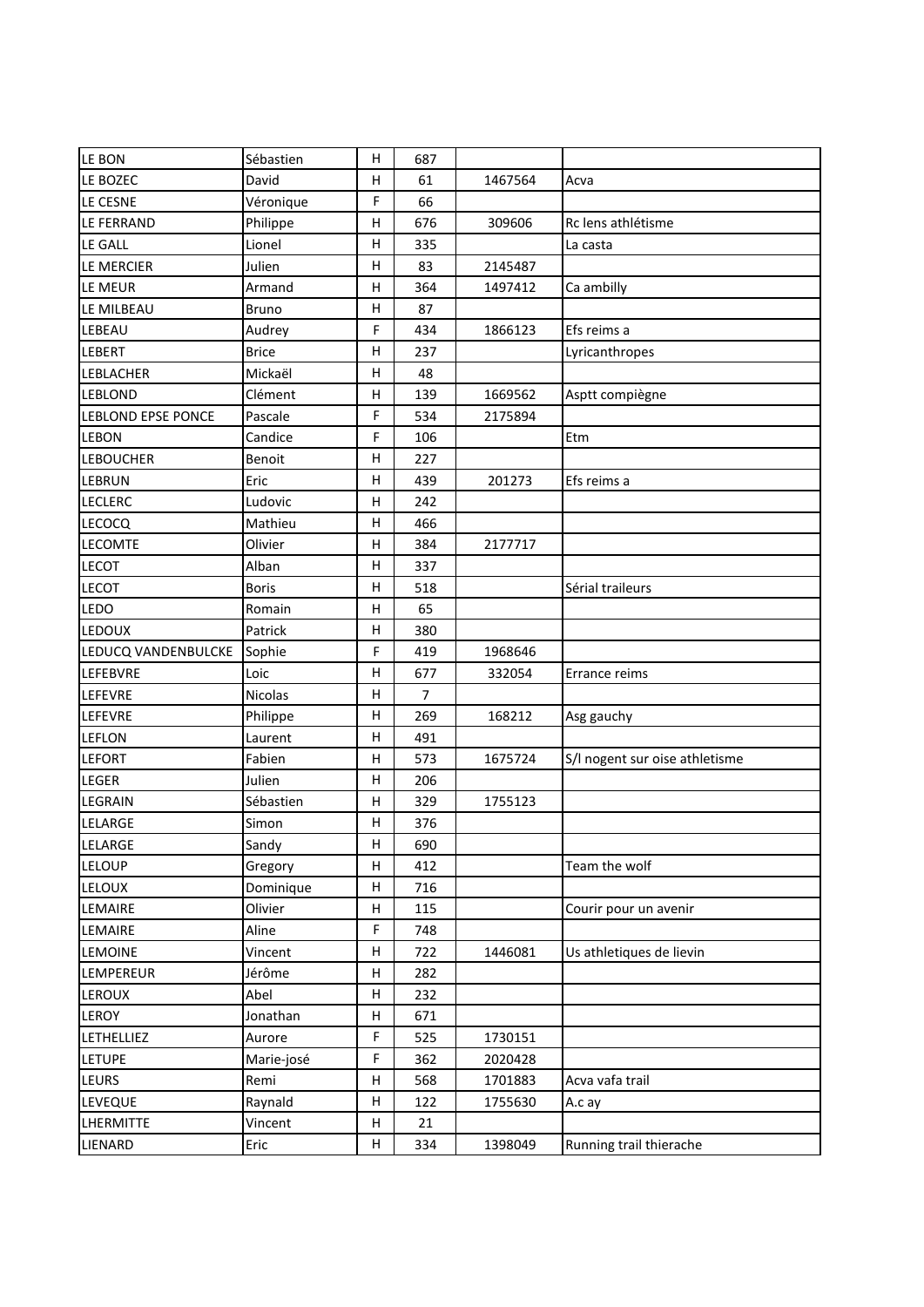| LITTRE                 | Justine       | F       | 727 | 2174745 | Us athletiques de lievin |
|------------------------|---------------|---------|-----|---------|--------------------------|
| <b>LOBRY</b>           | Alexis        | н       | 544 |         |                          |
| LONGUEBRAY             | Benjamin      | н       | 389 |         |                          |
| LONGUEMART             | Stephane      | н       | 57  |         |                          |
| <b>LOPEZ</b>           | Nathalie      | F       | 650 | 2173591 | Ea creil                 |
| LOPEZ                  | Blas          | H       | 693 |         | Macadam 77               |
| LORIDAN                | Jerome        | н       | 489 |         | Team rrm annezin         |
| LOYER                  | Christophe    | H       | 11  |         |                          |
| <b>MACHERET</b>        | Jean          | н       | 171 |         | Non                      |
| <b>MACHON</b>          | Eugène        | н       | 217 |         |                          |
| <b>MACQUET</b>         | Corentin      | н       | 460 | 2214123 | Rc arras                 |
| <b>MADOIRE</b>         | Alexandre     | н       | 755 |         | Sens route trail         |
| <b>MAES</b>            | Paul          | н       | 368 | 1216797 | As marck                 |
| MAGLIERI               | Fabrice       | $\sf H$ | 307 | 1169386 | Efs reims a              |
| <b>MAGNIER</b>         | Vincent       | н       | 753 | 1938724 |                          |
| <b>MAGOT</b>           | Aurelia       | F       | 478 | 1589285 | Rce                      |
| <b>MAILLART</b>        | Carole        | F       | 281 |         |                          |
| <b>MAIZI</b>           | Djamel        | H       | 433 | 1703314 | Efs reims a              |
| MAIZIÈRES              | Laetitia      | н       | 511 |         |                          |
| <b>MALFONDET</b>       | William       | н       | 730 | 1894685 |                          |
| <b>MALFOY</b>          | <b>Bruno</b>  | н       | 278 | 316799  |                          |
| <b>MALLET</b>          | Théo          | н       | 702 |         |                          |
| <b>MALLET</b>          | <b>Bruno</b>  | н       | 703 | 1401567 |                          |
| <b>MALOT</b>           | Antoine       | $\sf H$ | 79  |         | Acbb triathlon           |
| <b>MANCEAUX</b>        | Pierre-marie  | н       | 541 | 1367332 | Efs reims a              |
| <b>MANFRON</b>         | Eliseo        | H       | 103 |         |                          |
| MANGENOT               | Eric          | н       | 657 |         | Crna est                 |
| <b>MARAGE</b>          | Mathilde      | F       | 283 |         | K raid ardennes          |
| <b>MARCHAL</b>         | Lionel        | H       | 522 | 1765967 |                          |
| <b>MARCHAND</b>        | Romuald       | н       | 644 |         |                          |
| <b>MARCO</b>           | Stephanie     | F       | 46  |         |                          |
| <b>MARIE</b>           | Stephane      | н       | 183 |         |                          |
| <b>MARIE</b>           | Valentine     | F       | 732 | 137740  |                          |
| MARIé                  | Michelle      | F       | 571 |         | Serialtraileurs          |
| <b>MARQUES PACHECO</b> | Pauline       | F       | 341 |         |                          |
| <b>MARQUEZE</b>        | Anne-lorraine | F       | 445 | 205818  |                          |
| <b>MARREL</b>          | Damien        | H       | 324 |         |                          |
| MARTEEL                | Luc           | н       | 236 | 2130926 | Touquet trail nature     |
| <b>MARTEL</b>          | Samuel        | н       | 272 | 2087406 | Boulogne ac              |
| <b>MARTIN</b>          | Mickaël       | H       | 243 | 1584147 | Eac team trail           |
| <b>MARTIN</b>          | Christophe    | н       | 387 |         | Verti'trail              |
| <b>MARTIN</b>          | Laurent       | н       | 586 |         |                          |
| <b>MARTIN</b>          | Sébastien     | н       | 609 |         |                          |
| <b>MARTIN</b>          | Jean luc      | н       | 648 |         | Ce transdev              |
| <b>MARTINET</b>        | Quentin       | н       | 638 |         |                          |
| <b>MARTINEZ</b>        | Julien        | н       | 535 | 1547325 |                          |
| <b>MARTINS</b>         | Hugo          | н       | 598 |         |                          |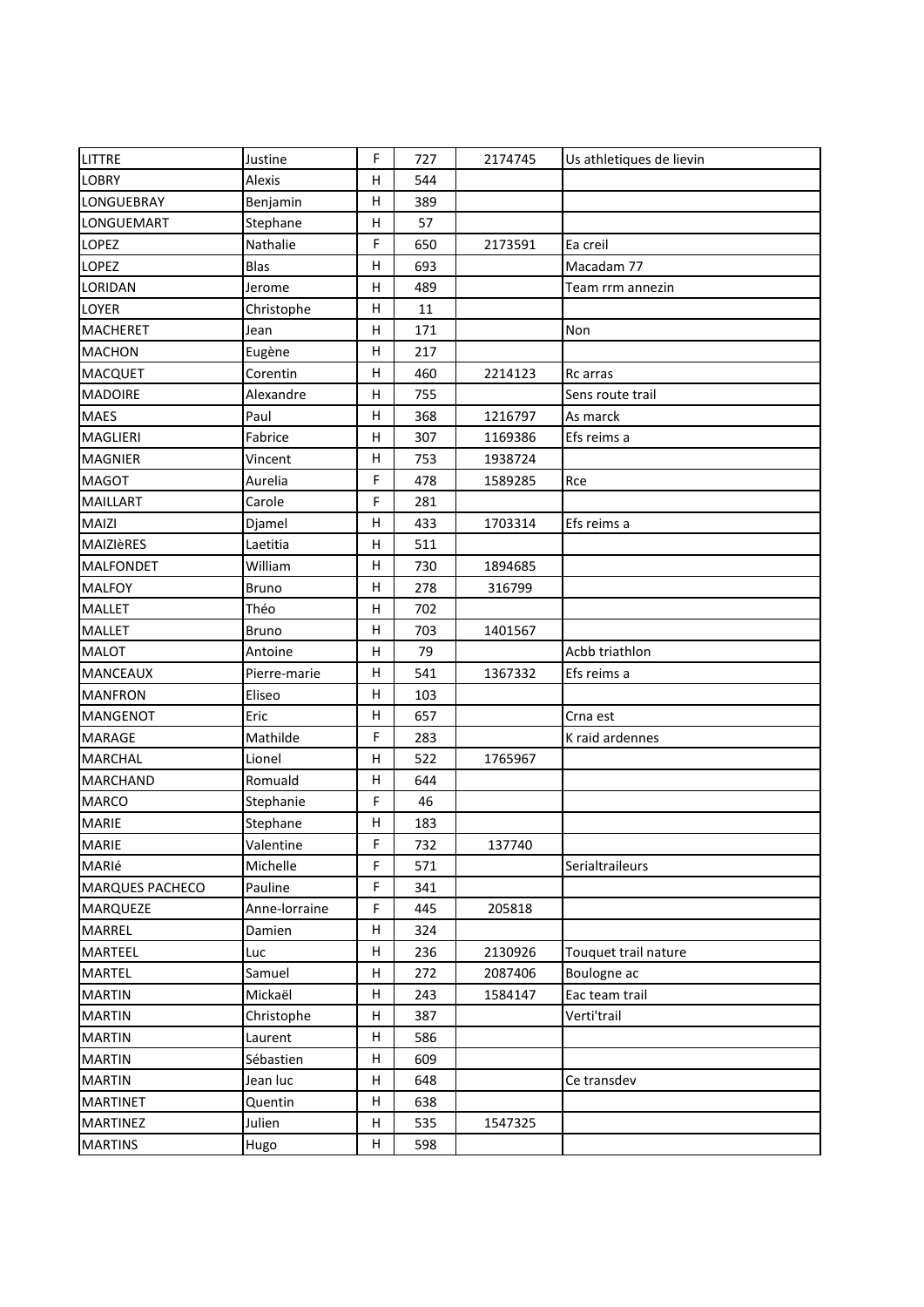| <b>MARTINS BAIRROS</b> | Thomas          | Η            | 523 |         |                            |
|------------------------|-----------------|--------------|-----|---------|----------------------------|
| <b>MARY</b>            | Olivier         | Η            | 325 |         |                            |
| <b>MASSICOT</b>        | Fabien          | Н            | 641 |         |                            |
| <b>MATHET</b>          | Laurence        | F            | 576 |         |                            |
| MATHIEU                | Damien          | н            | 306 | 1555866 | Efs reims a                |
| <b>MAUBèCHE</b>        | Douglas         | Η            | 646 |         |                            |
| MAUCHAUFFEE            | François-joseph | Η            | 683 |         |                            |
| <b>MAURICE</b>         | Anne            | F            | 285 |         |                            |
| MAZARGUIL              | Stephan         | Н            | 50  | 1729954 | Team trail chalons         |
| <b>MAZUR</b>           | Dominique       | Н            | 288 | 439284  |                            |
| <b>MENARD</b>          | Loris           | $\mathsf{H}$ | 592 |         |                            |
| <b>MENBEUF</b>         | Antoine         | н            | 724 | 2032209 | Us athletiques de lievin   |
| MENDEZ-TAULIN          | Séverine        | F            | 483 | 1742121 |                            |
| <b>MENET</b>           | Paul-henri      | н            | 570 |         |                            |
| <b>MERCIER</b>         | Philippe        | н            | 6   |         | Lagny omnisports           |
| <b>MEREAUD</b>         | Stephanie       | F            | 361 | 1374007 |                            |
| <b>MEULEMEESTER</b>    | Andy            | Н            | 215 |         | Endurance team mouscron    |
| <b>MIGAIRE</b>         | Gilles          | н            | 169 | 1786104 | Savigny athlétisme 91      |
| <b>MIGNOT</b>          | <b>Boris</b>    | н            | 658 | 477733  | Athletic club noyonnais    |
| <b>MINETTE</b>         | Sebastien       | н            | 416 |         |                            |
| <b>MIOT</b>            | Nicolas         | Η            | 567 |         |                            |
| <b>MIQUEL</b>          | David           | Н            | 104 |         | Calais terre d'opale trail |
| <b>MIQUEL</b>          | Louison         | Н            | 689 |         | Valeo                      |
| <b>MOLINO</b>          | Loris           | н            | 181 |         |                            |
| <b>MOLITOR</b>         | Chloé           | F            | 336 | 1072090 |                            |
| <b>MONGIN</b>          | Maxence         | Η            | 621 |         |                            |
| <b>MONOD</b>           | Suzanne         | F            | 177 |         |                            |
| <b>MOREIGNEAUX</b>     | Julien          | н            | 47  |         |                            |
| <b>MOREL</b>           | Gérald          | н            | 582 | 2174285 | Tr'ailleurs                |
| <b>MORIEUX</b>         | Aurélie         | F            | 69  |         |                            |
| <b>MORIN</b>           | Guillaume       | н            | 44  |         |                            |
| <b>MORIN</b>           | Sandrine        | F            | 45  |         |                            |
| <b>MORSIAU</b>         | Véronique       | F            | 474 |         |                            |
| <b>MORTEHAN</b>        | Aude            | F            | 110 |         |                            |
| <b>MOUILLET</b>        | David           | Н            | 484 |         | Les foulées muizonnaises   |
| <b>MOULIN</b>          | Pierre          | Н            | 600 |         |                            |
| <b>MOUNIER</b>         | Laurent         | н            | 91  |         | Jamart                     |
| <b>MOUY</b>            | Nicolas         | н            | 200 | 2204009 |                            |
| <b>MURRO</b>           | Anne-lyse       | F            | 666 | 390263  |                            |
| <b>MUSELET</b>         | <b>Nicolas</b>  | н            | 262 | 2238982 |                            |
| <b>NADRI</b>           | Samir           | Н            | 218 | 2038933 | Usse athletisme            |
| <b>NEGHBAL</b>         | Hakim           | н            | 612 | 2220463 |                            |
| <b>NICAISE</b>         | Vincent         | Н            | 593 |         | Jc ham/heure               |
| <b>NICOLAS</b>         | David           | н            | 35  |         |                            |
| <b>NICOLI</b>          | Jarno           | н            | 740 |         |                            |
| <b>NOBECOURT</b>       | Simon           | Н            | 94  | 1650896 |                            |
| <b>NOCQS</b>           | Gregory         | H            | 552 | 2173224 | Club usva                  |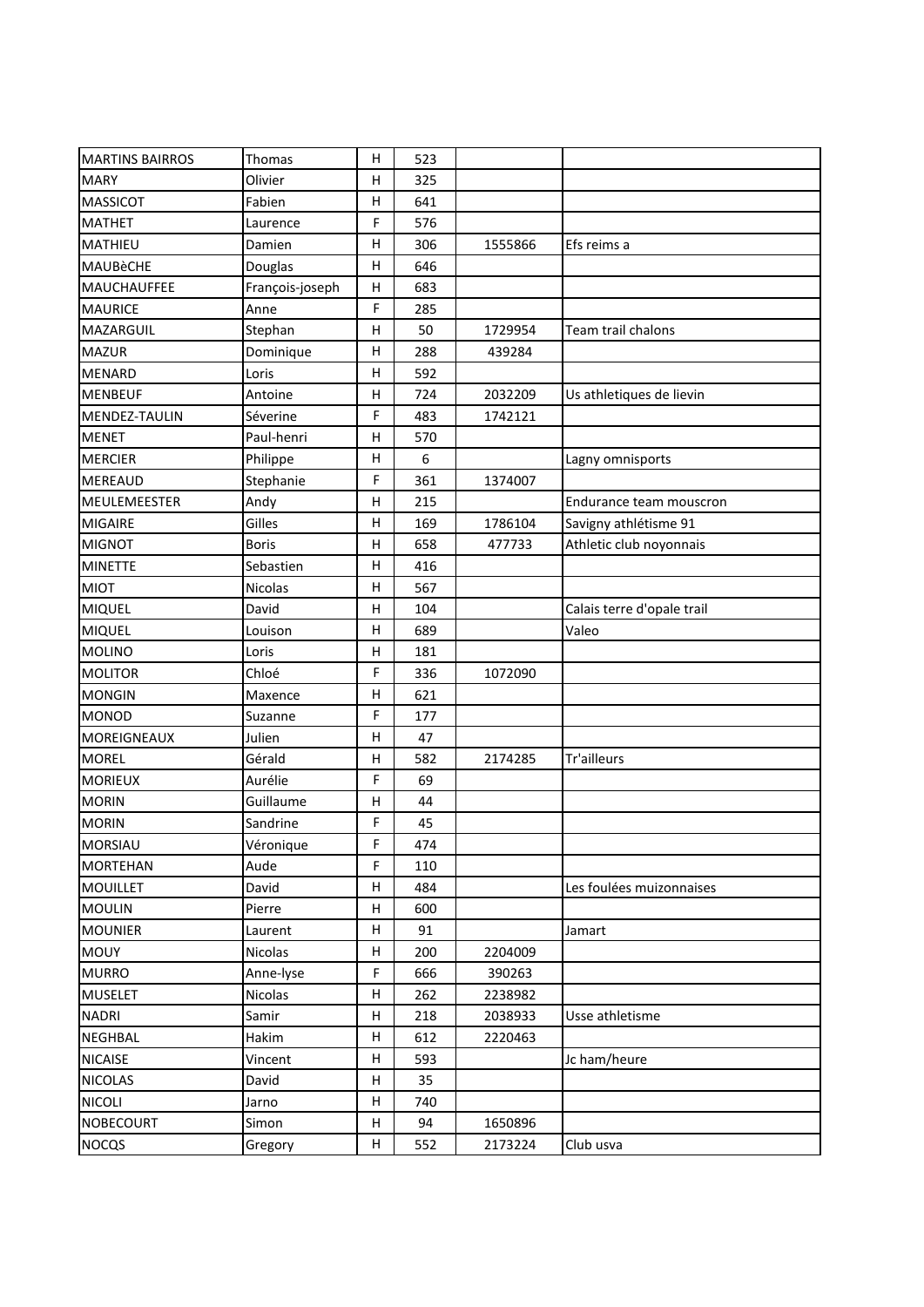| <b>NOGUIER</b>    | Guillaume      | н           | 637 |         |                                |
|-------------------|----------------|-------------|-----|---------|--------------------------------|
| <b>NOWAK</b>      | Alisa          | F           | 758 | 1754870 | Amicale de val de somme        |
| NOWAKOWSKI        | Jerzyk         | н           | 10  |         |                                |
| <b>OCHIN</b>      | Francois       | H           | 90  | 535235  | Acva                           |
| <b>OKIEMY</b>     | Jazzon         | н           | 143 |         |                                |
| <b>OPOCZYSKI</b>  | Eric           | Н           | 320 | 2030854 | Efs reims a                    |
| ORLANDI           | Thomas         | н           | 284 |         |                                |
| <b>OUDART</b>     | Marine         | $\mathsf F$ | 27  |         |                                |
| <b>OUDEA</b>      | Romain         | Н           | 157 |         |                                |
| <b>OURY</b>       | Benjamin       | н           | 536 | 578030  | Efs reims a                    |
| PAILLART          | Emmanuel       | н           | 685 | 141268  |                                |
| <b>PANICHI</b>    | Christophe     | H           | 370 |         |                                |
| PARADELLIS        | Terry          | н           | 560 | 2210790 | Club usva                      |
| PARANT            | Gerald         | Н           | 633 | 1230187 | Efs reims a                    |
| PARAYRE           | Sebastien      | н           | 198 | 1557316 | Team trail des monts de guéret |
| PARE              | Yoann          | Н           | 246 |         |                                |
| <b>PARIS</b>      | Philippe       | Η           | 221 |         |                                |
| PARMANTIER        | Gilline        | $\mathsf F$ | 113 |         |                                |
| <b>PARMENTIER</b> | Eric           | H           | 355 | 1897246 |                                |
| <b>PATARD</b>     | Françoise      | F           | 674 | 2009653 |                                |
| <b>PAUTONNIER</b> | Franck         | н           | 190 |         | Azimut 72                      |
| <b>PECQUET</b>    | Franck         | H           | 604 | 438299  |                                |
| PEGEOT            | Pierre-alain   | $\sf H$     | 714 | 1276030 | Saone mont d'or nature         |
| PELLETIER         | Sebastien      | н           | 379 |         |                                |
| PENIGUEL          | Christophe     | н           | 735 | 643021  | Ca sports                      |
| <b>PENOT</b>      | Aurelien       | Н           | 589 |         |                                |
| PEREZ             | Maxime         | Н           | 393 |         |                                |
| PERIGNON          | Vincent        | H           | 80  |         |                                |
| <b>PERIN</b>      | Raphael        | Н           | 756 |         | Stade saint quentinois         |
| PERNET            | <b>Brian</b>   | Н           | 120 | 425513  | A.c ay                         |
| <b>PERROT</b>     | Joel           | н           | 411 |         |                                |
| <b>PESCHER</b>    | Stéphane       | Н           | 653 |         | Usf fismes                     |
| PETIBON           | Thierry        | Н,          | 406 |         | <b>Bpri</b>                    |
| PETIT             | Christelle     | F           | 311 | 2193205 | Efs reims a                    |
| <b>PETOIN</b>     | Pascal         | н           | 96  |         |                                |
| <b>PETT</b>       | Geoffrey       | н           | 616 |         |                                |
| PETTITI           | Laurent        | н           | 235 |         | Les coureurs du palais         |
| <b>PIAT</b>       | Jérôme         | н           | 402 |         |                                |
| <b>PICARD</b>     | Romain         | н           | 480 | 1356922 | Rce                            |
| PICHELIN          | Maximilien     | H           | 127 | 1239251 |                                |
| PIGEONNEAU        | Ollivier       | н           | 699 | 1987702 | Errance reims                  |
| <b>PIGNATARO</b>  | Ève            | F           | 43  | 1655639 |                                |
| PILLAT            | Pierre-etienne | н           | 301 |         | Courir à poisy                 |
| PINAUD            | Dominique      | F           | 476 | 1578489 | Noa                            |
| PITTEMAN          | Alexandre      | н           | 425 |         |                                |
| <b>PLIQUE</b>     | Julien         | н           | 371 |         | Decathlon                      |
| PLISSON           | Roland         | н           | 446 |         | Triathlon club lievin          |
|                   |                |             |     |         |                                |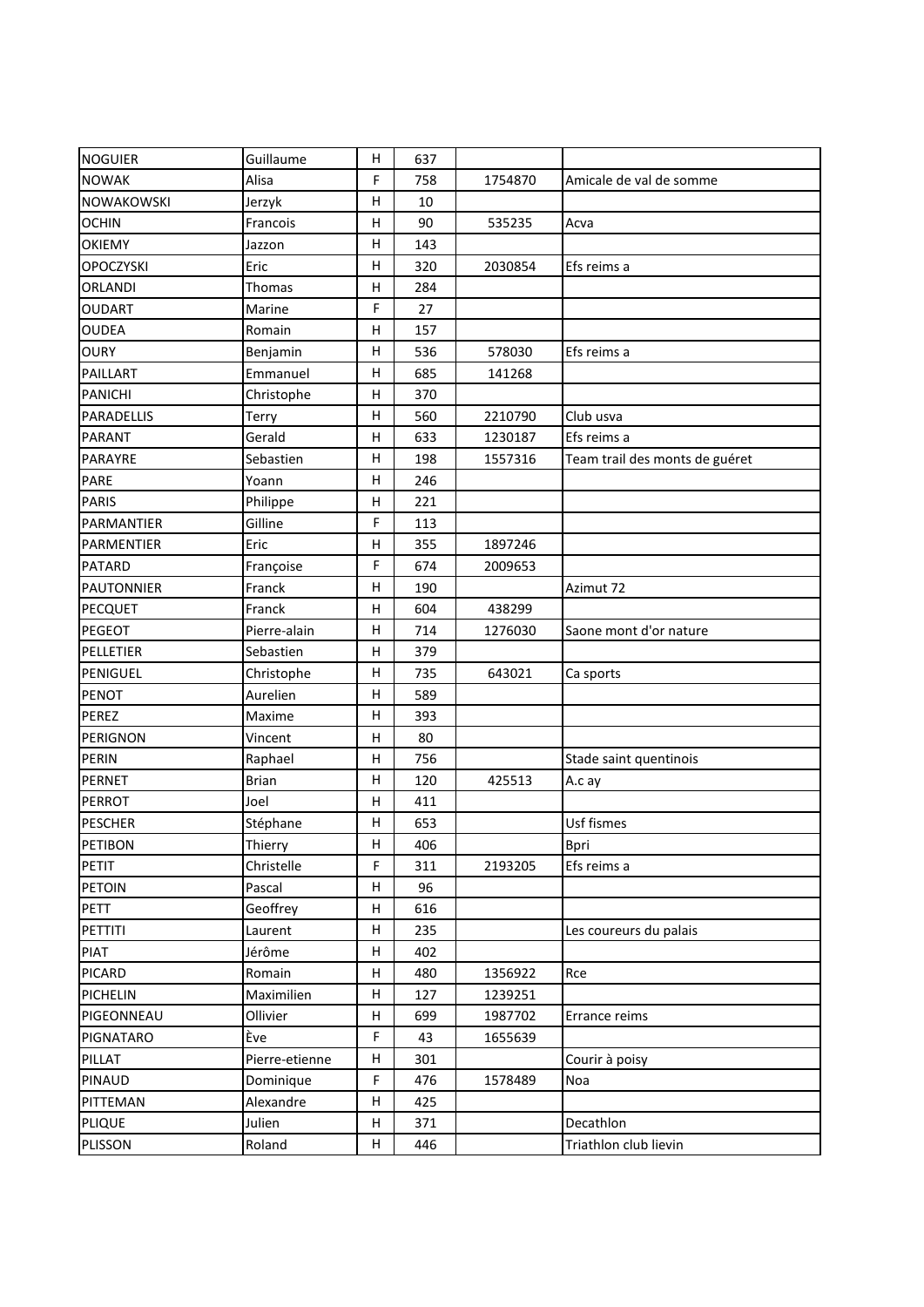| PLUTNIAK         | Simon      | Η            | 409         | 1471826 |                                     |
|------------------|------------|--------------|-------------|---------|-------------------------------------|
| <b>POINSOT</b>   | Hervé      | Н            | 471         |         | Villiers en lieu                    |
| <b>POTIER</b>    | Arnaud     | н            | 594         |         |                                     |
| <b>POUGEOISE</b> | Frederic   | н            | 369         |         | Kronos triathlon                    |
| <b>POULAIN</b>   | Fabienne   | F            | 111         | 1124229 | Vafa                                |
| <b>PRAT</b>      | Nicolas    | H            | 118         |         |                                     |
| PRAT             | Olivier    | н            | 415         | 1859601 | Verti'trail                         |
| PRéVOTEAUX       | Christophe | $\sf H$      | 682         | 1464023 | Lumes courir                        |
| PRINTZ           | Gabrielle  | F            | 212         | 152623  | Ea creil                            |
| PROTEAU          | Nicolas    | Н            | 54          |         |                                     |
| PROU             | Hélène     | F            | 293         | 1940052 | Faurecia                            |
| <b>PRUNIER</b>   | Delphine   | F            | 660         |         | Les fondus sézannais                |
| PRUSIEWICZ       | Marc       | $\mathsf{H}$ | 133         |         | Faurecia                            |
| QUATREVAUX       | Gaurhier   | Η            | 349         |         |                                     |
| QUETIER          | Florence   | F            | 100         |         |                                     |
| QUIQUEMPOIX      | Gregory    | Н            | 512         | 2219799 |                                     |
| <b>QUIRI</b>     | Maxime     | н            | 545         |         |                                     |
| <b>RABHI</b>     | Nordine    | $\sf H$      | 670         |         |                                     |
| <b>RAGUET</b>    | Olivier    | Η            | 550         | 209423  | Club usva                           |
| RAMI             | Safia      | F            | 556         | 1453730 | Club usva                           |
| <b>RAMILLON</b>  | Nicolas    | $\sf H$      | 719         |         |                                     |
| <b>RAULT</b>     | François   | н            | 38          |         | Calais terre d opale trail          |
| <b>RAULT</b>     | Christian  | н            | 765         |         | <b>Tcc</b>                          |
| <b>RAYNAL</b>    | Christophe | Н            | 681         | 1275943 |                                     |
| <b>RAZET</b>     | Vivien     | н            | 107         | 1862471 | Team trail des monts de guéret      |
| <b>REBY</b>      | Julian     | H            | 678         |         |                                     |
| <b>RECEVEUR</b>  | Christophe | н            | 173         |         |                                     |
| <b>REMEN</b>     | Philippe   | н            | 308         | 1563709 | Efs reims a                         |
| <b>REMY</b>      | Emilien    | Η            | $\mathbf 1$ |         |                                     |
| <b>REMY</b>      | Miguel     | Н            | 524         | 1291260 | Bac                                 |
| <b>REMY</b>      | Hubert     | н            | 745         | 1182954 | Club usva                           |
| <b>REMY</b>      | Victorien  | н            | 764         | 1879862 | Efs reims a                         |
| RENAUX           | Frederic   | H            | 345         |         |                                     |
| <b>RENAUX</b>    | Christophe | Н            | 424         |         |                                     |
| <b>REYNAUD</b>   | Charlotte  | F            | 437         | 1689605 | Efs reims a                         |
| RICCIARELLI      | Gaël       | н            | 280         |         |                                     |
| RICHARDOT        | Christophe | н            | 691         | 448068  | Macadam 77                          |
| <b>RICHE</b>     | Jerome     | н            | 116         |         | Cmd running                         |
| <b>RICHY</b>     | Loic       | н            | 713         |         |                                     |
| <b>RIDON</b>     | Cyril      | н            | 611         |         |                                     |
| RIGAUX           | Matthias   | н            | 250         |         |                                     |
| <b>ROBERT</b>    | Lucas      | H            | 392         |         | Epernay triathlon pays de champagne |
| <b>ROBIN</b>     | Jérémy     | Н            | 214         |         |                                     |
| <b>ROCHON</b>    | Bruno      | Н            | 352         | 1348363 |                                     |
| <b>ROCHON</b>    | Sylvain    | н            | 470         |         |                                     |
| <b>ROCHOTTE</b>  | Jérôme     | н            | 532         | 1746118 |                                     |
| <b>ROEGIS</b>    | Sylvie     | F            | 144         |         | Calais terre d opale trail          |
|                  |            |              |             |         |                                     |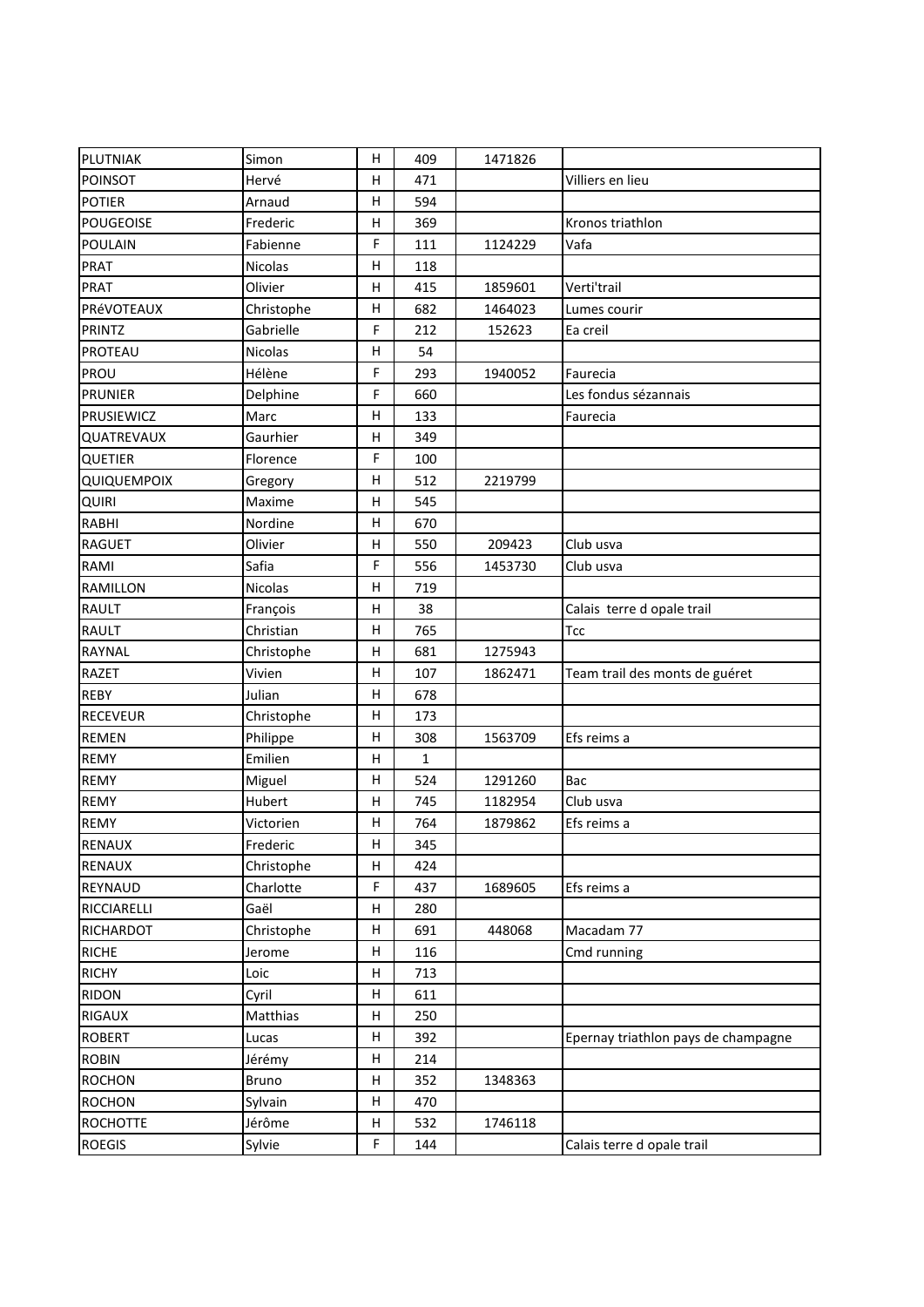| <b>ROESCH</b>     | Laurent         | н           | 438 | 1967798 | Efs reims a                      |
|-------------------|-----------------|-------------|-----|---------|----------------------------------|
| <b>ROLAND</b>     | Christele marie | $\mathsf F$ | 733 |         |                                  |
| <b>ROLLOT</b>     | Patrick         | н           | 31  | 1354901 |                                  |
| RONDEPIERRE       | Jean-louis      | н           | 488 | 1826482 | Rce                              |
| <b>RONVEAUX</b>   | Laetitia        | F           | 101 |         | Courir pour un avenir            |
| ROQUANCOURT       | Christophe      | H           | 219 |         |                                  |
| <b>ROUGER</b>     | Guillaume       | н           | 665 | 942257  |                                  |
| <b>ROUSSEAUX</b>  | Florent         | Н           | 728 | 1832082 |                                  |
| <b>ROUSSELET</b>  | Séverine        | F           | 374 | 2130503 |                                  |
| <b>ROUSSELLE</b>  | Juliette        | F           | 29  |         |                                  |
| <b>ROUSSELLE</b>  | Franck          | Η           | 661 |         | Les fondus sézannais             |
| <b>ROUSSERIE</b>  | Gilles          | Н           | 327 |         |                                  |
| <b>RYSSEN</b>     | Julien          | Н           | 431 | 2158522 | Efs reims a                      |
| SAHNOUNE          | Hakim           | Н           | 222 | 1012433 |                                  |
| SAINT-HILARY      | Noémie          | $\mathsf F$ | 579 |         |                                  |
| SANTERRE          | Benjamin        | Н           | 561 | 2178801 | Club usva                        |
| SANZEY            | Guillaume       | Н           | 718 |         |                                  |
| SARRAZIN          | Sébastien       | н           | 449 | 1953047 | Saulx et ornain sports           |
| SAUER             | Martin          | н           | 108 |         |                                  |
| SAUNOT            | Laurence        | $\mathsf F$ | 498 |         | Athletique club de bar sur seine |
| SAUVEGRAIN        | Pascal          | Н           | 454 |         |                                  |
| SAVARD            | Lucas           | н           | 92  | 2164660 |                                  |
| <b>SCHEER</b>     | Sebastien       | Н           | 549 | 1862766 | Sancerre running                 |
| <b>SCHELFHOUT</b> | Claire          | F           | 160 | 2175919 |                                  |
| <b>SCHERRER</b>   | Luc             | H           | 388 |         | Decathlon epernay                |
| <b>SCHWEIG</b>    | Emilie          | F           | 289 |         |                                  |
| <b>SCHWEIG</b>    | Kevin           | Н           | 290 |         |                                  |
| <b>SEGURA</b>     | Julien          | н           | 562 | 2072778 | Club usva                        |
| <b>SERENT</b>     | Pascal          | Н           | 502 | 1091291 |                                  |
| SEURAT            | Laurent         | н           | 548 | 1469428 |                                  |
| <b>SEVERIN</b>    | Françoise       | F           | 675 | 114503  |                                  |
| SIMéON            | Fabrice         | н           | 510 | 2063230 | S/I asg gauchy athletisme        |
| <b>SIMON</b>      | Céline          | F           | 81  | 2109754 |                                  |
| <b>SIMON</b>      | Claude babou    | F           | 581 |         |                                  |
| <b>SIVRET</b>     | Jean-claude     | н           | 241 |         | Endurance champagne              |
| SOLOVIEVA         | Yana            | F           | 261 |         |                                  |
| SOMMELET          | Valerie         | F           | 197 | 2076848 |                                  |
| SOUDANT           | Patrick         | н           | 310 | 1188970 | Efs reims a                      |
| <b>STOLARCZYK</b> | Gerald          | н           | 672 |         | Nord est tp canalisations        |
| SZULZ             | Pascale         | F           | 770 |         | San10                            |
| <b>TABAKA</b>     | Fabrice         | н           | 271 |         |                                  |
| <b>TAQUET</b>     | Fabien          | н           | 247 |         | Bétheniville à toutes jambes     |
| TASTAYRE          | Morganne        | F           | 55  |         |                                  |
| <b>TATTI</b>      | Ambroise        | H           | 147 | 1708817 |                                  |
| <b>TATTI</b>      | Anne-claire     | F           | 538 | 2197118 | Efs reims a                      |
| <b>TESTE</b>      | Patrice         | н           | 645 |         |                                  |
| <b>THEVENIN</b>   | Mickaël         | H           | 121 | 2185429 | Ga haut saonois                  |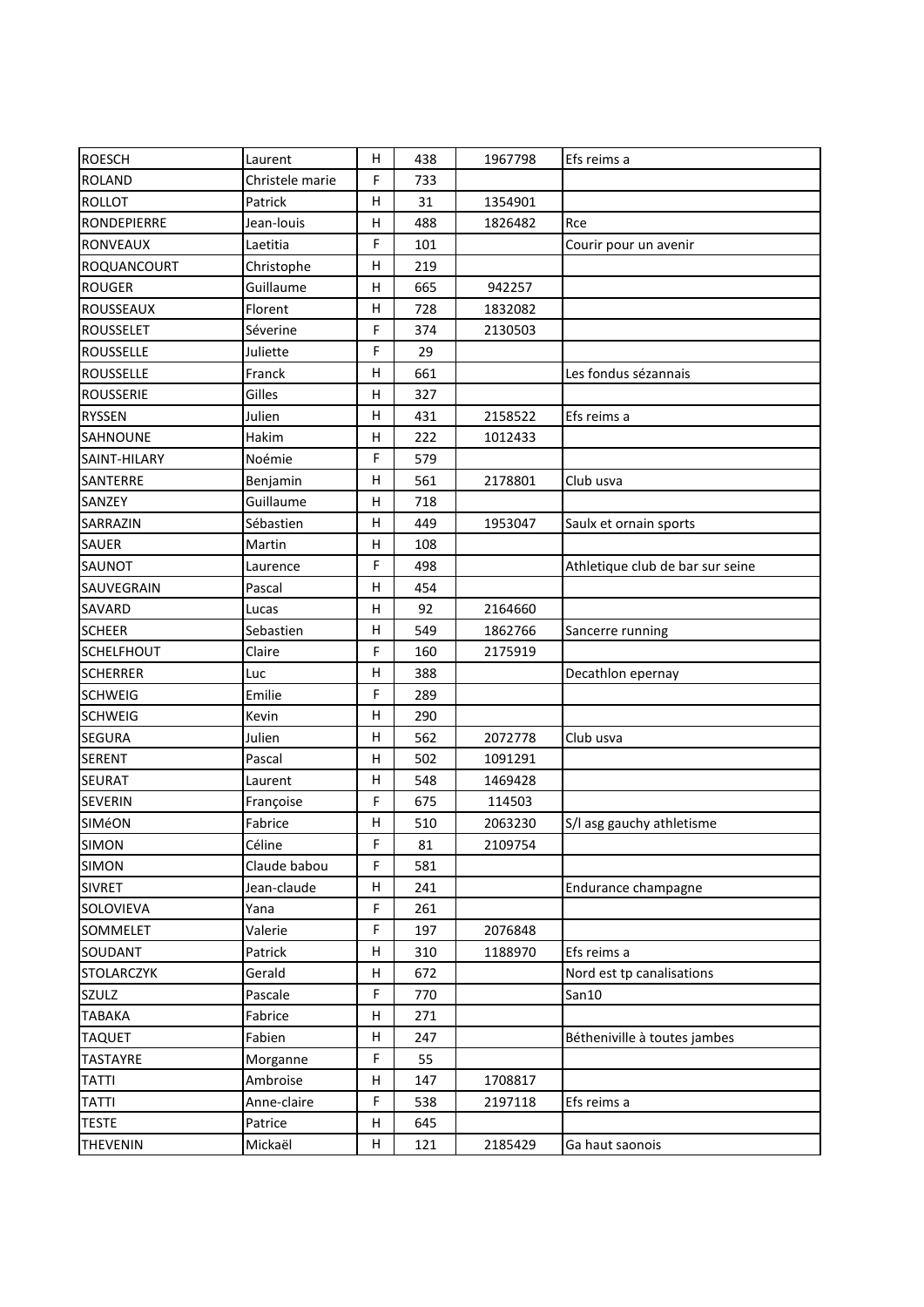| <b>THIBAUX</b>    | Philippe        | H       | 513 | 880532  | A.c ay                            |
|-------------------|-----------------|---------|-----|---------|-----------------------------------|
| THIEBAULT         | Charles         | H       | 267 | 1713663 | Association                       |
| THIéRY            | Laurine         | F       | 295 |         |                                   |
| THIéRY            | Jean-françois   | н       | 296 |         |                                   |
| <b>THOMAS</b>     | Gilles          | H       | 297 |         |                                   |
| <b>TILLIER</b>    | Gaylord         | H       | 533 | 2072947 | Sancerre running                  |
| <b>TINAT</b>      | Eric            | н       | 597 | 443785  |                                   |
| <b>TIPHENE</b>    | Guillaume       | н       | 204 | 1215697 |                                   |
| <b>TONDELLIER</b> | Chou            | F       | 506 |         |                                   |
| <b>TOUBANCE</b>   | Bryan           | Н       | 178 |         |                                   |
| <b>TOUBEAU</b>    | Julien          | н       | 564 | 2229892 | Club usva                         |
| <b>TOURNADRE</b>  | Olivier         | н       | 357 |         |                                   |
| <b>TOURNIER</b>   | Benoit          | Н       | 245 |         |                                   |
| <b>TOURNIER</b>   | Caroline        | F       | 312 | 1506172 | Efs reims a                       |
| <b>TOURNOUX</b>   | Alexandra       | F       | 141 | 1937617 | Acva section trail                |
| <b>TOUSSAINT</b>  | Pascale         | F       | 584 | 315599  | Asptt chalons en champagne        |
| <b>TOUTAIN</b>    | Juliette        | F       | 302 | 1913589 |                                   |
| <b>TRUCHON</b>    | Gilles          | н       | 763 |         |                                   |
| <b>TRUYE</b>      | Dorothée        | F       | 98  |         | Etm - mouscron                    |
| <b>TUAL</b>       | Christophe      | Н       | 33  |         |                                   |
| VAILLANT          | Emmanuel        | н       | 475 |         | Enjoy your run                    |
| VALDAN            | Angélique       | F       | 459 |         | Les familles rurales de pontavert |
| VALFREY           | Gilles          | Н       | 226 | 210273  |                                   |
| VALIGNY           | Florence        | F       | 467 |         |                                   |
| VALLEE            | Nicolas         | H       | 385 |         | Valeo                             |
| VAN EENOOGHE      | Sylvie          | F       | 32  | 522300  |                                   |
| VAN LEYNSEELE     | Benjamin        | н       | 697 |         |                                   |
| VANDEKERCHOVE     | Fabien          | н       | 709 |         |                                   |
| VANDEKERCHOVE     | Hugo            | н       | 710 |         |                                   |
| VANKERKOVEN       | David           | Н       | 628 |         | Geodis                            |
| VASSEUR           | <b>Nicolas</b>  | н       | 626 | 2065907 |                                   |
| VAUDé             | Romain          | н       | 749 |         |                                   |
| VAUTRELLE         | Ludovic         | $\sf H$ | 752 |         |                                   |
| <b>VAUTRIN</b>    | Christophe      | н       | 163 |         |                                   |
| <b>VELCIN</b>     | Didier          | н       | 698 |         |                                   |
| <b>VERKEST</b>    | Antoine         | н       | 59  | 1972821 |                                   |
| <b>VERLYCK</b>    | Thibaut         | H       | 60  | 2035973 | Acva jafa section trail           |
| VERNEAU           | Vincent         | н       | 517 |         |                                   |
| <b>VERON</b>      | Ludovic         | н       | 717 | 2100800 | Athletic club noyonnais           |
| <b>VERRY</b>      | Vincent         | н       | 739 |         |                                   |
| VERZELEN          | Anne            | F       | 112 |         |                                   |
| <b>VIEUX</b>      | Lucie           | F       | 167 | 2188373 | S/I ac villeneuve d'ascq          |
| VIGNAUD           | Stephane        | н       | 343 |         |                                   |
| <b>VIGNETTE</b>   | Anne-marie      | F       | 9   |         |                                   |
| <b>VIMEUX</b>     | Damien          | н       | 213 | 2173513 | Ea creil                          |
| <b>VINCENT</b>    | Sebastien       | н       | 170 |         |                                   |
| <b>VITEL</b>      | François-xavier | H       | 253 |         |                                   |